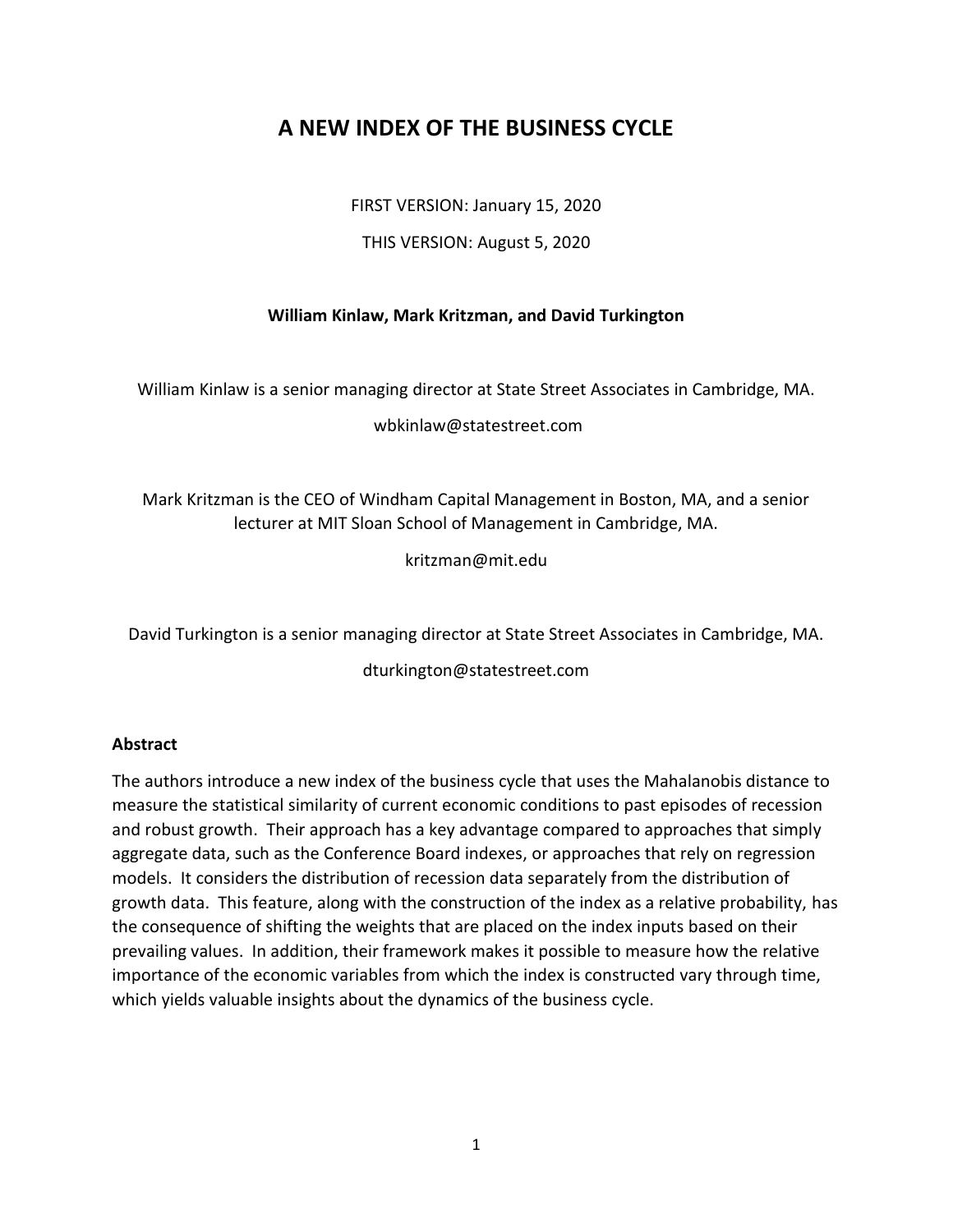# **A NEW INDEX OF THE BUSINESS CYCLE**

### **1 Introduction**

We introduce a new index of the business cycle that uses the Mahalanobis distance to measure the relative similarity of current economic conditions to past episodes of recession and robust growth. Conventional approaches to business cycle forecasting, such as the Conference board indexes, rely on simple aggregations of economic variables. Other approaches use regression models to forecast business cycle outcomes based on samples that mix recession data and growth data with all other data. Our approach distinguishes between standard deviations and correlations of economic variables that occur during recessions and those that occur during periods of growth, which allows the weights our approach places on inputs to vary with prevailing economic conditions. We believe this distinguishing feature explains why our index, which we call the KKT Index, identifies and predicts recessions more reliably than comparable indexes. Our methodology also enables us to measure the time varying importance of the variables we use to construct the index, which provides valuable intuition about the dynamics of the business cycle.

We proceed as follows. In Section 2, we describe the Mahalanobis distance as it was originally conceived by Mahalanobis to analyze human skulls, and we discuss more recent applications of this versatile statistic. We also include a technical overview of the Mahalanobis distance. In Section 3, we explain how we adapt the Mahalanobis distance to create an index of the business cycle. In Section 4, we describe in detail how our approach differs from other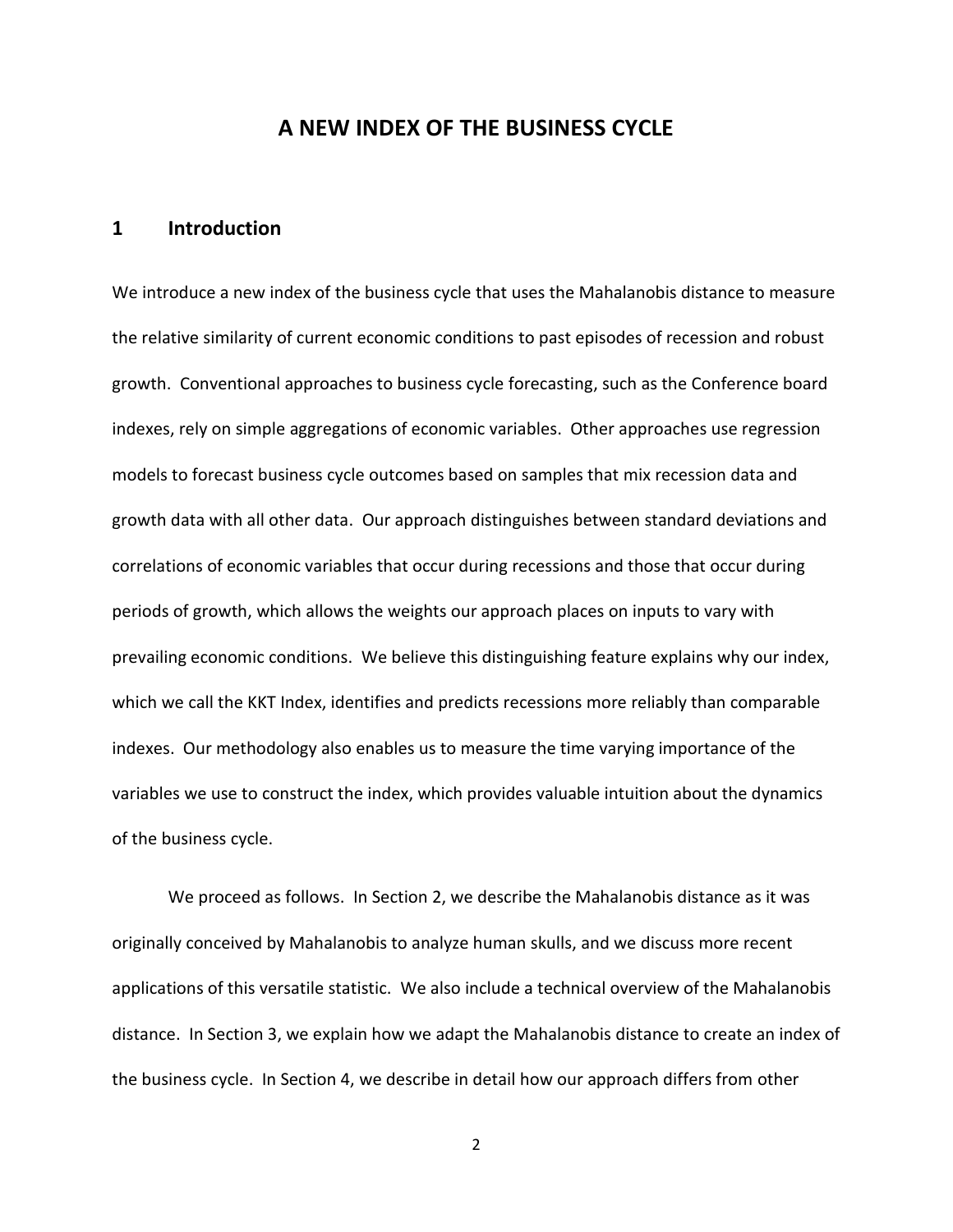approaches. We also describe how to measure the relative importance of the economic variables through time. In Section 5 we offer empirical evidence of our index's effectiveness in assessing the state of the economy. We summarize our analysis in Section 6. We also include two appendices: one which describes the methodology used by the National Bureau of Economic Research (NBER) to measure the business cycle, and one which describes the methodology used by the Conference Board to construct their economic indexes.

### **2 The Mahalanobis Distance**

The Mahalanobis distance was introduced originally in 1927 and modified in 1936 to analyze resemblances in human skulls among castes in India. $<sup>1</sup>$  Mahalanobis compared a set of</sup> measurements for a chosen skull to the average of those measurements across skulls within a given caste. He also compared the co-occurrence of those measurements for a chosen skull to their covariation within the caste. He summarized these comparisons in a single number which he used to place a given skull in one caste versus another caste. The Mahalanobis distance has since been applied across many different fields. Chow, Jacquier, Kritzman, and Lowry (1999), for example, derived the Mahalanobis distance independently to measure turbulence in the financial markets. They compared a set of asset class returns for a given interval to their averages and covariances over a prior history to measure the statistical unusualness of that set of returns as an indication of financial turbulence. They reasoned that the more unusual were the returns the more likely it was that they were driven by disruptive events instead of noise, and therefore more characteristic of financial turbulence.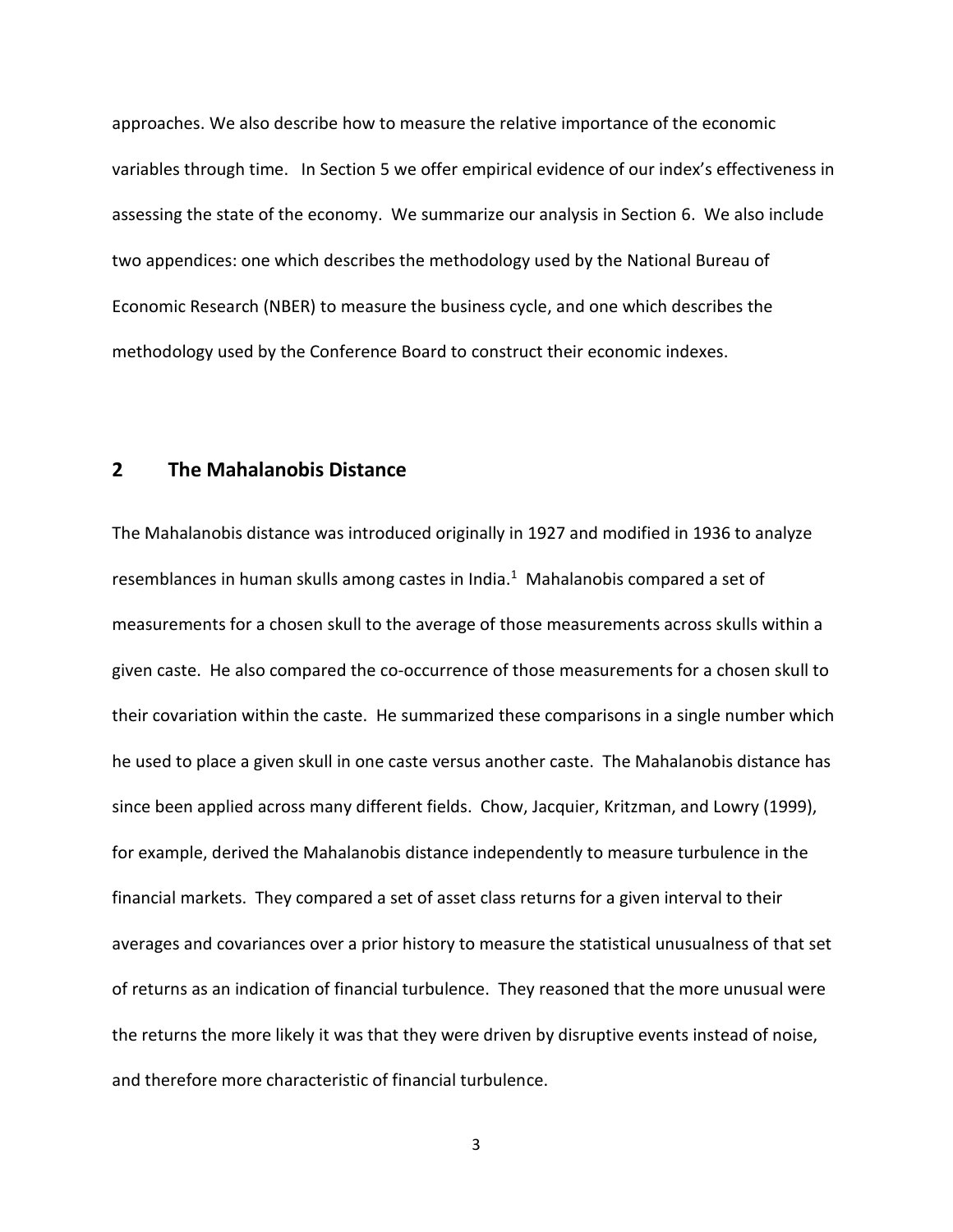The Mahalanobis distance has also been applied in medicine to diagnose diseases. Su and Li (2002), for example, applied the Mahalanobis distance to diagnose liver diseases. Wang, Su, Chen, and Chen (2011) used the Mahalanobis distance to diagnose obstructive sleep apnea, and Nasief, Rosado-Mendez, Zagzebshi, and Hall (2019) used it to diagnose breast cancer. These are but a few of its applications to medicine.

The Mahalanobis distance has also been applied to detect anomalies in self-driving vehicles (Lin, Khalastchi and Kaminka, 2010), and to improve the forecast reliability of linear regression analysis (Czasonis, Kritzman, and Turkington, 2020). In this latter application the authors show that the prediction of a linear regression equation is mathematically equivalent to a weighted average of the past values of the independent variables in which the weights are the relevance of the observations as defined by the sum of two Mahalanobis distances. This equivalence allows a researcher to censor a sample to exclude insufficiently relevant observations in order to derive a more reliable forecast. This innovation has also been applied to improve the forecast of the stock-bond correlation (Czasonis, Kritzman, and Turkington, 2020). Before we proceed to our application of the Mahalanobis distance, it might be useful to provide a technical overview within the context of its original purpose.

The Mahalanobis distance, as originally conceived to measure the statistical similarity of human skulls, is given by Equation 1.

$$
d = (x - \mu)\Sigma^{-1}(x - \mu)'
$$
 (1)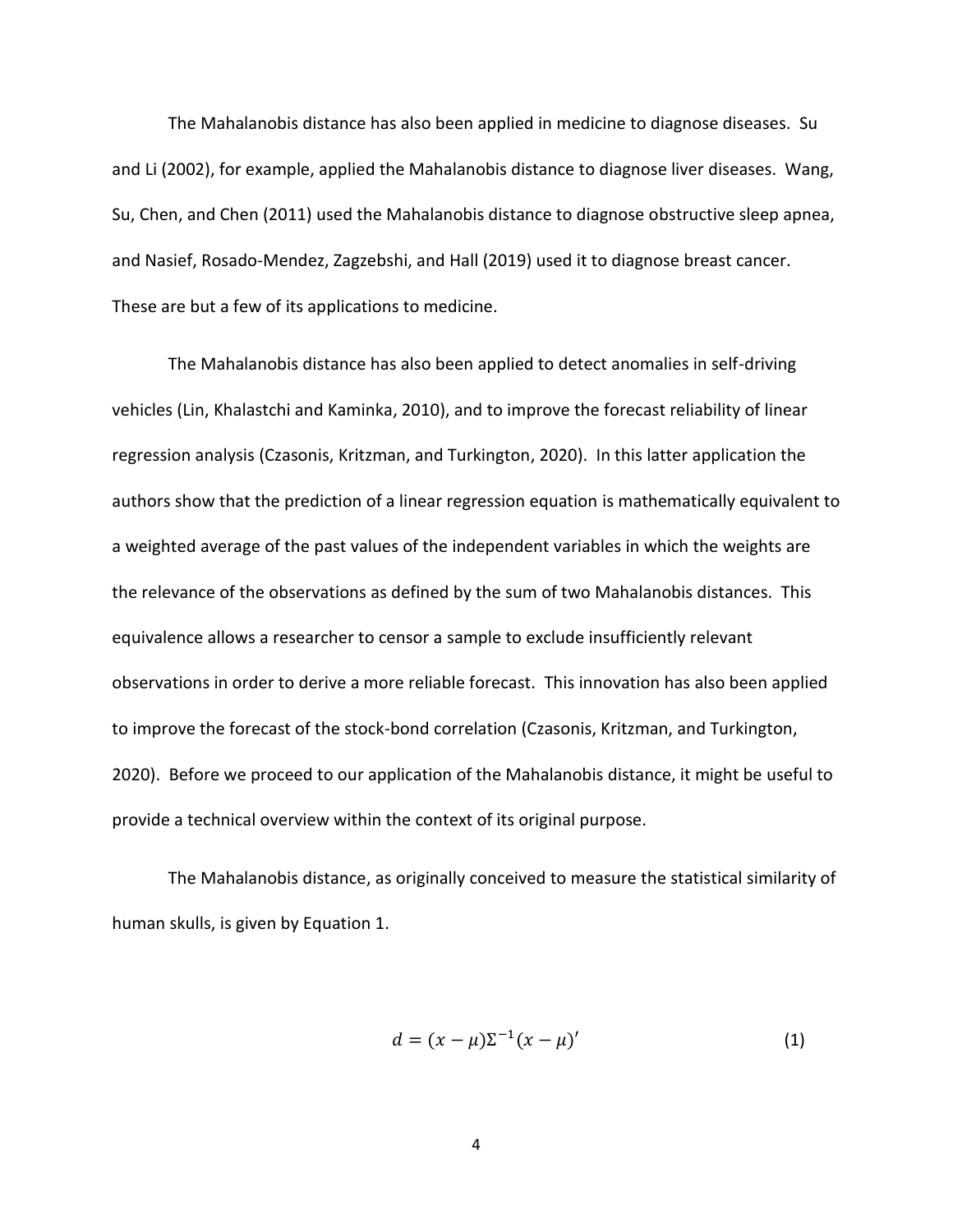In Equation 1,  $d$  equals the Mahalanobis distance,  $x$  equals a row vector of values for a set of dimensions used to characterize a skull,  $\mu$  equals the average values from a chosen group of skulls, and  $\Sigma^{-1}$  equals the inverse of the covariance matrix of the group's dimensions, and  $'$ denotes matrix transpose. The term  $(x - \mu)$  captures how similar each dimension, by itself, is to the group's average values. By multiplying  $(x - \mu)$  by the inverse of the covariance matrix, it captures how similar the co-occurrence of the dimensions is to their co-occurrence in the group. This multiplication also converts the variables into common units. This feature is not important in analyzing human skulls because all variables are measured in the same units, centimeters. When we apply this formula to create an index of the business cycle, however, this feature is very handy because some of the variables we use are measured as percentage changes whereas others are measured as levels.

The Mahalanobis distance is a powerful analytical tool because it summarizes information about multivariate covariation in a single number that has an intuitive interpretation. To develop an understanding of the Mahalanobis distance, it may be helpful to consider the following. If we apply Equation 1 to a single (scalar) variable instead of a vector, the equation becomes a ratio with the squared distance from the mean,  $(x - \mu)^2$ , in the numerator and the squared standard deviation,  $\sigma^2$ , in the denominator. Taken together, this is equivalent to the squared z-score representing how many standard deviations away from average a data point lies, where  $z = \frac{(x-\mu)}{2}$  $\frac{\mu}{\sigma}$ . Thus, we may interpret the Mahalanobis distance for multiple dimensions as a generalization of the z-score that accounts for the correlations among the variables.<sup>2</sup>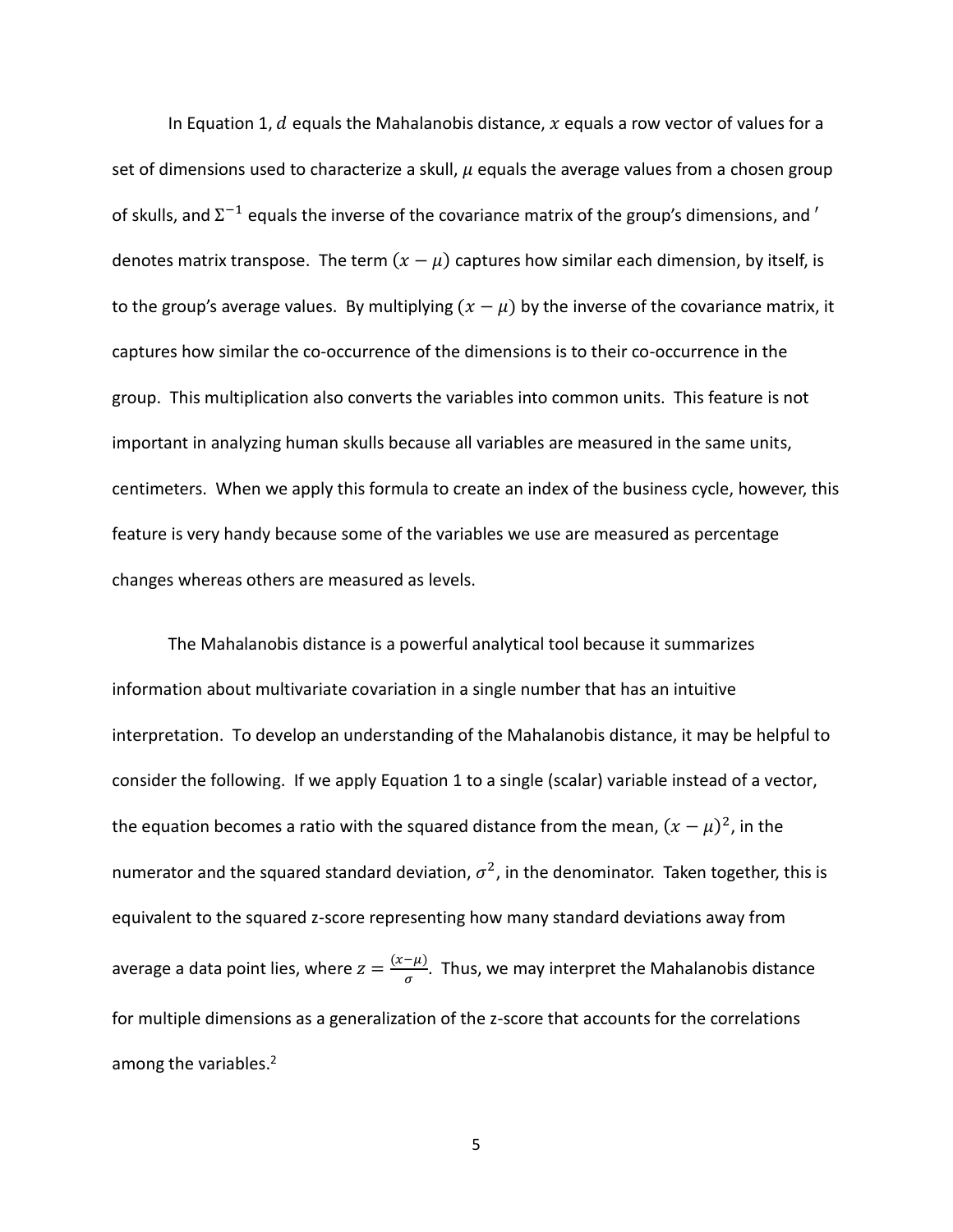Exhibit 1 illustrates the features of the Mahalanobis distance in two dimensions using hypothetical data. Let us imagine the dots represent values of the two dimensions for various skulls. The cluster of observations on the left-hand side of the chart pertain to hypothetical skull measurements for a group where the attributes are perfectly uncorrelated and have equal standard deviations. When the correlation among the variables equals zero, the Mahalanobis distance of a given point reflects the average of its squared z-scores in the same fashion as the most common measurement of physical distance: the Euclidean distance. The two data points shown, A and B, have identical Euclidean distances from this group's average, and because the variables are uncorrelated these points also have identical Mahalanobis distances from the mean. Other points that fall on the same iso-distance curve, shown as a dotted line circle, also share the same distance value. The cluster of observations on the right-hand side of the chart are from a different sample with different characteristics; the attributes are positively correlated and have different standard deviations. Points C and D have identical Euclidean distances from their average for the group, but their Mahalanobis distances are not the same. Point C conforms to the typical correlation pattern of the data, so it is less unusual and less distant from the center of the distribution. Point D reflects an opposite alignment of the two variables, which is highly unusual. Thus, points C and D fall on different iso-distance curves. The isodistance curves for the Mahalanobis distance are rotated ellipses rather than circles, owing to their non-zero correlation. When there are more than two variables, the iso-distance curve is an ellipsoid within a higher-dimensional space. This is difficult to visualize, but the same intuitive interpretation applies in any number of dimensions. If desired, one may compute the probability of observing a Mahalanobis distance greater than some chosen value from a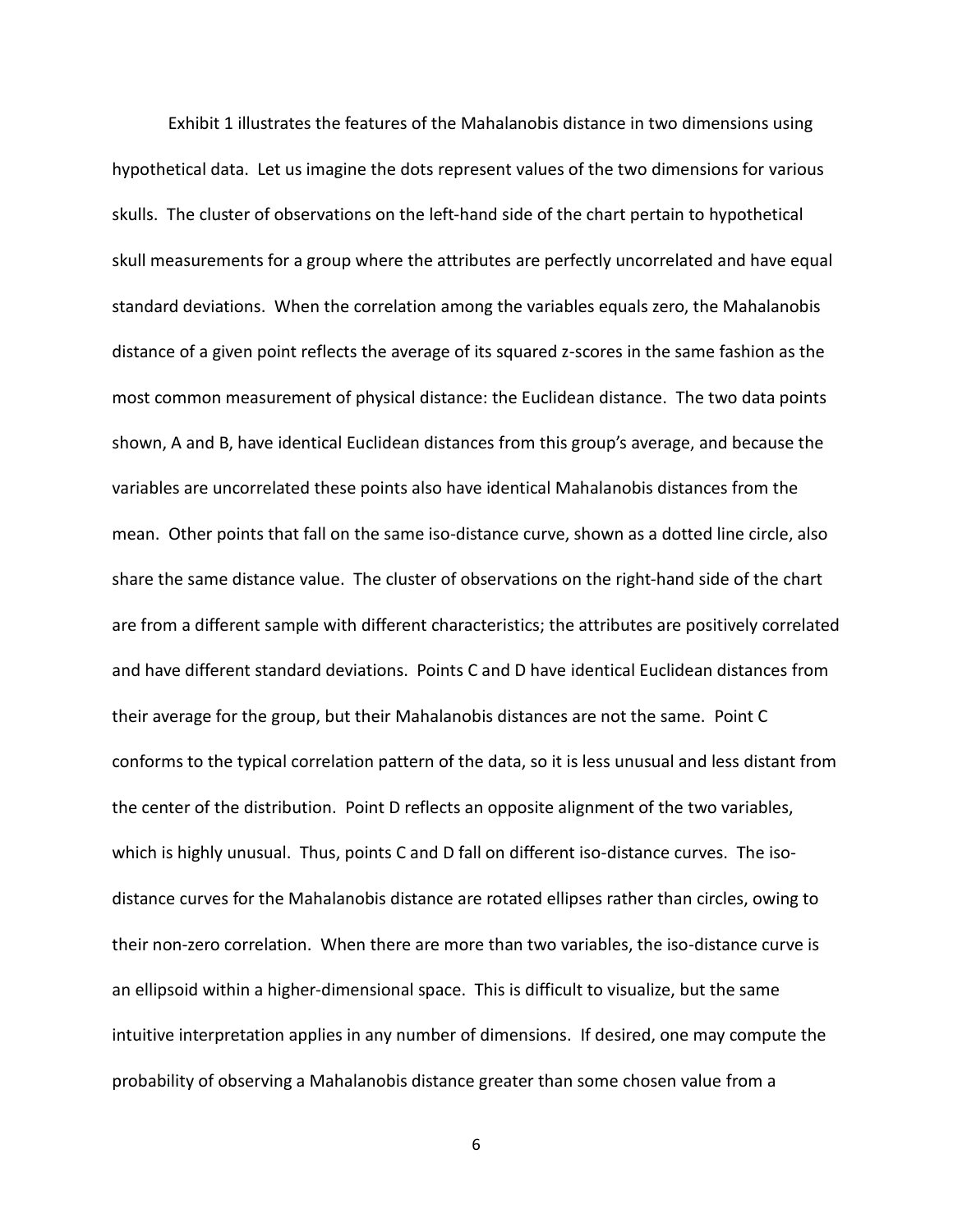collection of multivariate normal data as the area under the right-tail of a chi-squared distribution. This statistic is often used in outlier detection and statistical testing. For our application, as we describe later, we are more interested in the relative likelihood that an observation corresponds to one sub-sample or another.



Exhibit 1: Scatter Plot of two Hypothetical Skull Dimensions

In summary, the Mahalanobis distance accounts for a couple of important features of statistical similarity. It scales each value of the chosen observation by the variability of the values in the group, which has the added benefit of converting all values into common units. And it accounts for the co-occurrence of the values for a given observation.

The Mahalanobis distance is very general and may be computed for any data point so long as the covariance matrix used in the calculation is valid. By valid, we mean that the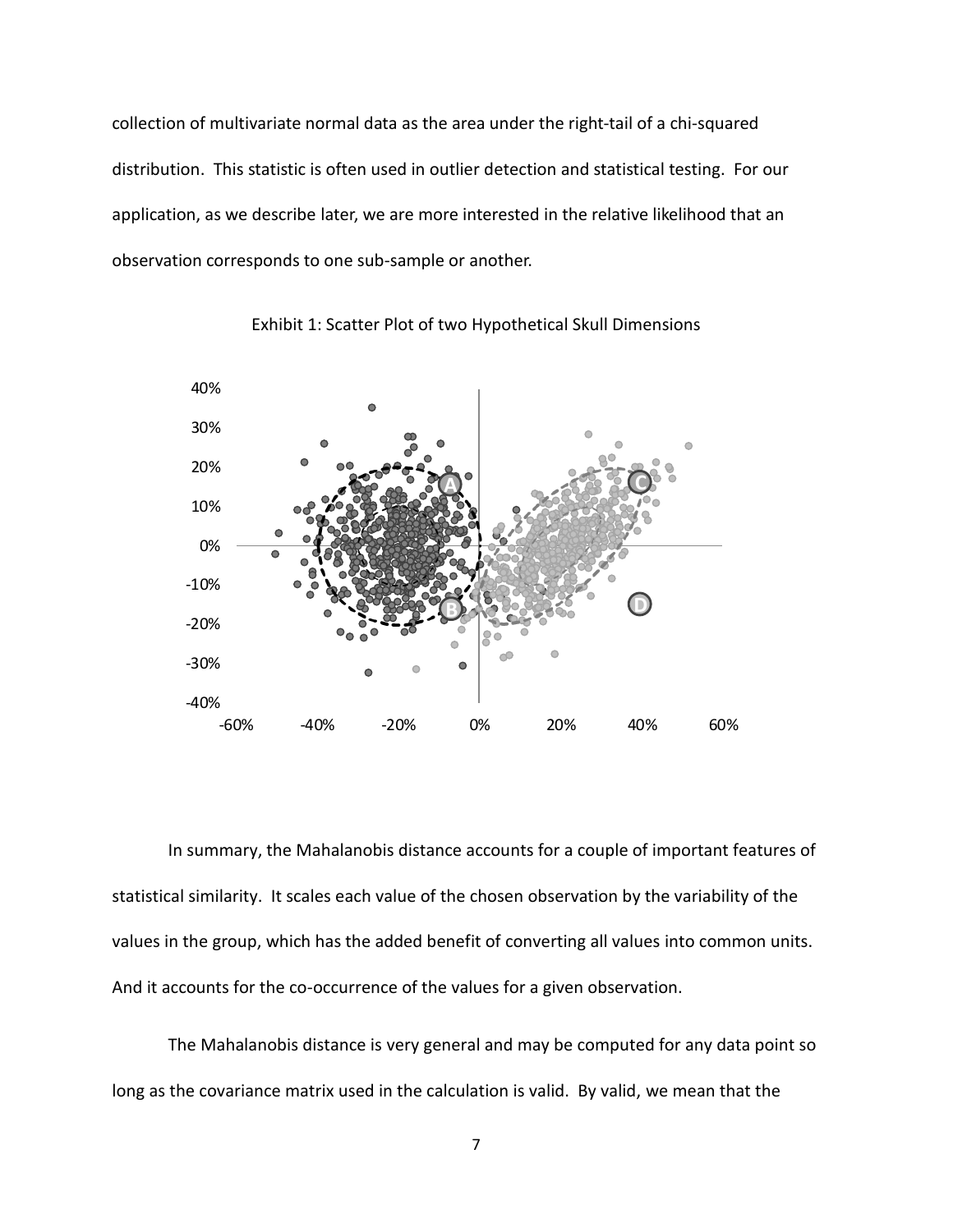covariance matrix is positive semi-definite, which guarantees that it is possible for actual data to exhibit these correlation patterns. This is guaranteed to be the case if the data on which we estimate covariance contains more observations than variables. Nevertheless, we should also take care to select variables that are not highly redundant. If two variables have correlations very close to 1, the Mahalanobis distance will be highly sensitive to divergences and may occasionally emit misleading signals. We address these considerations in the design of our index by choosing variables that are conceptually distinct from one another, but which may behave differently during alternate phases of the business cycle.

### **3 An Index of the Business Cycle**

We now apply the Mahalanobis distance to create an index of the business cycle which, as mentioned earlier, we call the KKT Index. In this application, the observations are the values of a set of economic variables, and the groups are the values of these variables during periods of recession or robust growth. We construct our index using the following economic variables for the United States starting in January 1916 and ending in June 2020:<sup>3</sup>

- Industrial Production (one-year percentage change, measured monthly)
- Nonfarm Payrolls (one-year percentage change, measured monthly)
- Return of the Stock Market (one-year return, measured monthly)
- Slope of the Yield Curve (10-year rate minus the Federal Funds Rate) We begin our index in January 1956, the earliest date for which we have vintage data to reflect the values for economic variables that were available at each point in time prior to any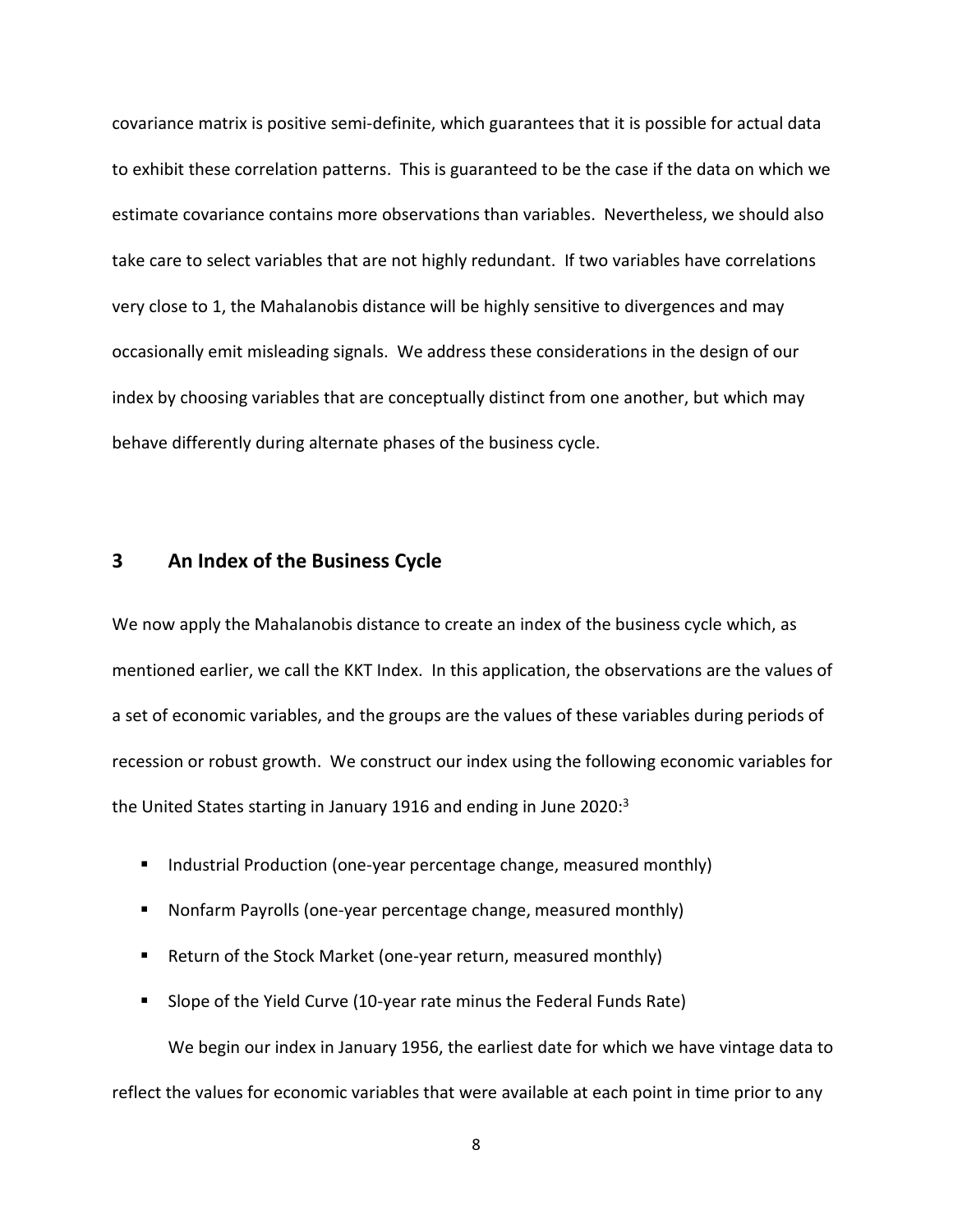revisions. For each month starting in January 1956, we only use data that were available at that point in time, including any revisions previously released. To calculate the index value, we proceed as follows. First, we identify two sub-samples of previous months: one corresponds to recession and the other corresponds to robust growth. We define recessions as those periods identified as recessions by the Business Cycle Dating Committee of the National Bureau of Economic Research (NBER). We define robust growth as months in which the year-over-year percentage change in industrial production ranked above the 75<sup>th</sup> percentile relative to its values in the prior 10 years. This positive tail of the growth distribution contains roughly as many data points as the recession sub-sample. We focus on robust growth rather than growth of any size because it is important that the regimes be symmetrically opposite each other and sufficiently separated from each other.

Next, we measure the Mahalanobis distance of the current observations for the economic variables,  $x$ , relative to both sub-samples:

$$
d_{rec}(x) = (x - \mu_{rec})\Sigma_{rec}^{-1}(x - \mu_{rec})'
$$
 (2)

$$
d_{gr}(x) = (x - \mu_{gr}) \Sigma_{gr}^{-1} (x - \mu_{gr})'
$$
 (3)

In Equations 2 and 3,  $d_{rec}$  is the Mahalanobis distance of x with respect to the recession sample,  $\mu_{rec}$  is a vector of the average values of the variables in the recession sub-sample,  $\Sigma^{-1}_{rec}$ is the inverse of the covariance matrix of the variables in the recession sub-sample, and  $d_{ar}$ ,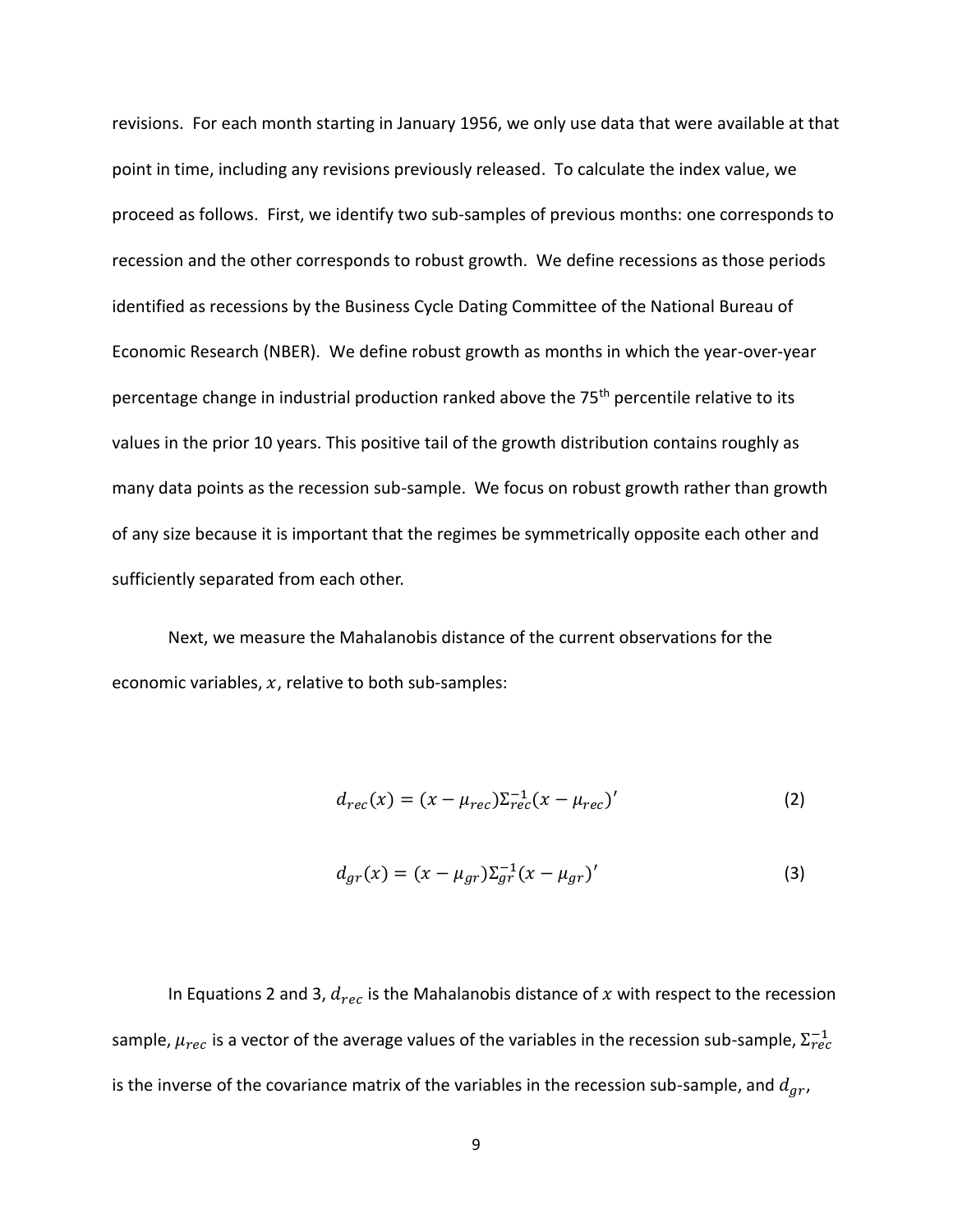$\mu_{gr}$ , and  $\Sigma_{gr}^{-1}$  are the corresponding values for the robust growth sub-sample.<sup>4</sup> Whereas Mahalanobis sought to determine if a set of dimensions for a skull was more plausibly associated with one caste versus another, we seek to determine if the values for a set of economic variables are more closely associated with the values that prevailed during past recessions or past periods of robust growth.

We convert both Mahalanobis distances, d, into likelihoods,  $\xi$ , using the multivariate normal probability density function (PDF):

$$
\xi_{rec}(d) = (\det(2\pi \Sigma_{rec}))^{-1/2} e^{-d_{rec}/2}
$$
\n(4)

$$
\xi_{gr}(d) = \left(\det(2\pi \Sigma_{gr})\right)^{-1/2} e^{-d_{gr}/2} \tag{5}
$$

In Equations 4 and 5, det is the matrix determinant, and  $e$  is the base of the natural logarithm. Next, we rescale the likelihood of recession by dividing it by the sum of the recession and robust growth likelihoods. We interpret this rescaled likelihood of recession as a probability.

$$
p_{rec} = \frac{\xi_{rec}}{\xi_{rec} + \xi_{gr}}
$$
 (6)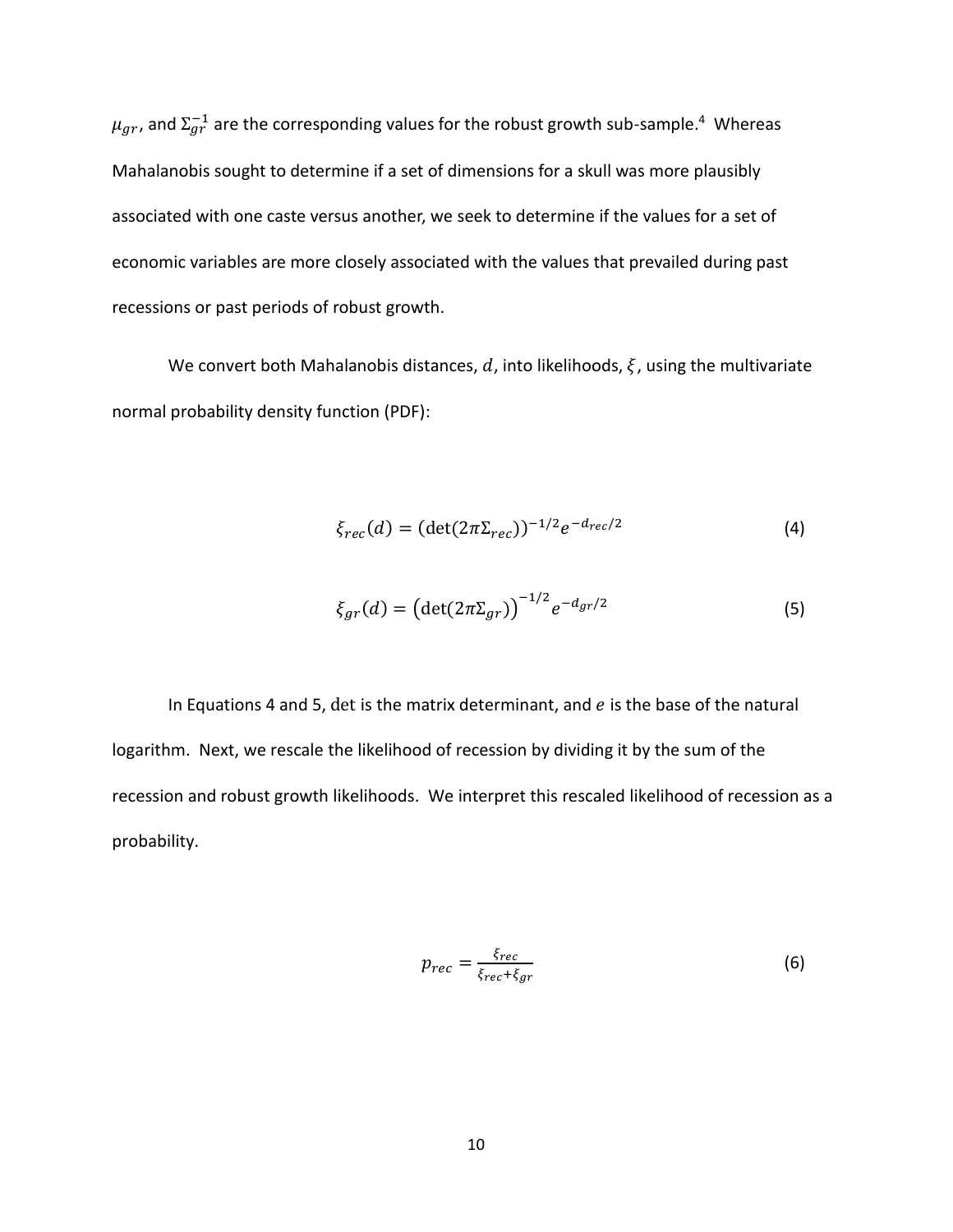We repeat this process for each month in our sample, ending in June 2020, to generate a monthly time series of values for the index.

#### **4 Comparison to Other Approaches**

The key distinction of the KKT Index from other approaches to analyzing the business cycle, such as regression models, is that the KKT Index considers the distribution of recession data separately from the distribution of growth data. This feature, along with the construction of the index as a relative probability, has the consequence of shifting the weights that are placed on the index inputs based on their prevailing values. This feature makes it possible to measure how the relative importance of the inputs vary through time, which yields valuable insights about the dynamics of the business cycle.

Here is how we measure the time varying importance of the inputs. We start with the notion that the KKT Index value is the rescaled probability of recession as a function of the vector of current economic variable values,  $x$ . Viewing this calculation as a nested set of functions, as illustrated in Equations 2 through 6, we use the chain rule of calculus to compute the derivative of the probability of recession with respect to  $x$ , which is given by Equation 7.

$$
\frac{\partial p_{rec}}{\partial x} = p_{rec} p_{gr} \left( \Sigma_{gr}^{-1} (x - \mu_{gr})' - \Sigma_{rec}^{-1} (x - \mu_{rec})' \right)
$$
(7)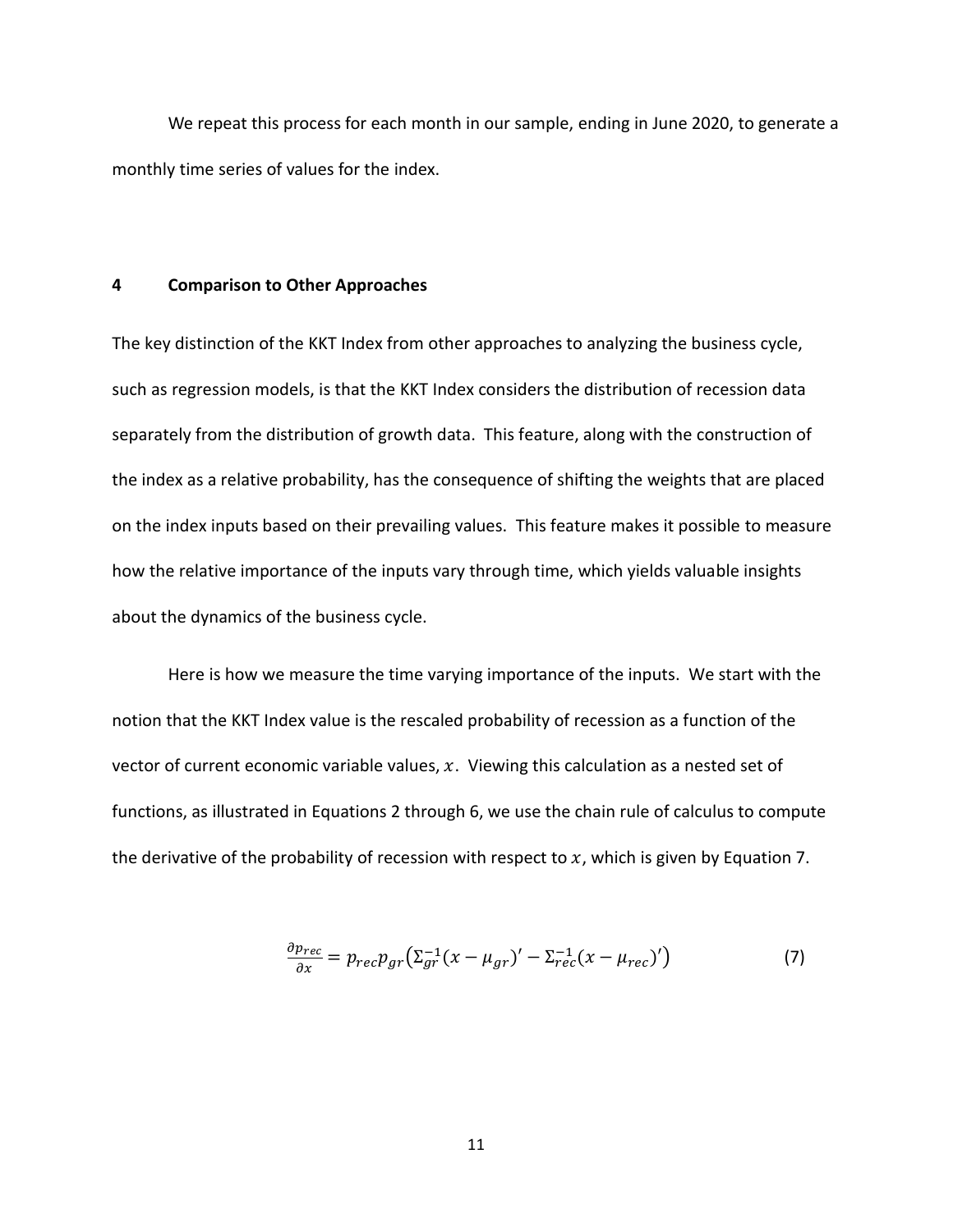Equation 7 has an intuitive interpretation. The term  $\Sigma_{gr}^{-1}(x-\mu_{gr})'$  shows how much the Mahalanobis distance to the mean of the robust growth sample changes for a given change in  $x$ . The recession probability is positively related to the distance from growth. The term  $\Sigma^{-1}_{rec}(x-\mu_{rec})'$  shows how much the Mahalanobis distance to the mean of the recession sample changes for a given change in  $x$ . The recession probability is negatively related to the distance from recession. The term  $p_{rec}p_{gr}$  scales the overall sensitivity so that the rescaled probability cannot fall below zero or rise above 100 percent. The overall sensitivity of the index value is greatest when it is around 50 percent, and smallest when it is around zero or 100 percent. We also observe that as  $x$  approaches the average values of either recession or robust growth (and the index value approaches 1 or 0 accordingly), the term corresponding to that sub-sample approaches zero, and the index is increasingly driven by the distance of  $x$  to the opposing sub-sample. This occurs because when the index is very close to the center of one of the sub-samples, the information from that subsample is completely reflected in the index and fluctuations are likely to represent noise. At this point, the distance to the opposing subsample is more informative.

Next, we multiply each element of the derivative vector by the standard deviation for that variable (measured over the full sample). The result represents the sensitivity of the recession probability to a standardized shock in each variable. Finally, we rescale this vector, so its absolute value sum equals one, and we interpret the result as a measure of the relative importance of the variable.

$$
Variable\ importance = \frac{\frac{\partial \text{prec}}{\partial x} \circ \sigma}{|\frac{\partial \text{prec}}{\partial x} \circ \sigma|}
$$
(8)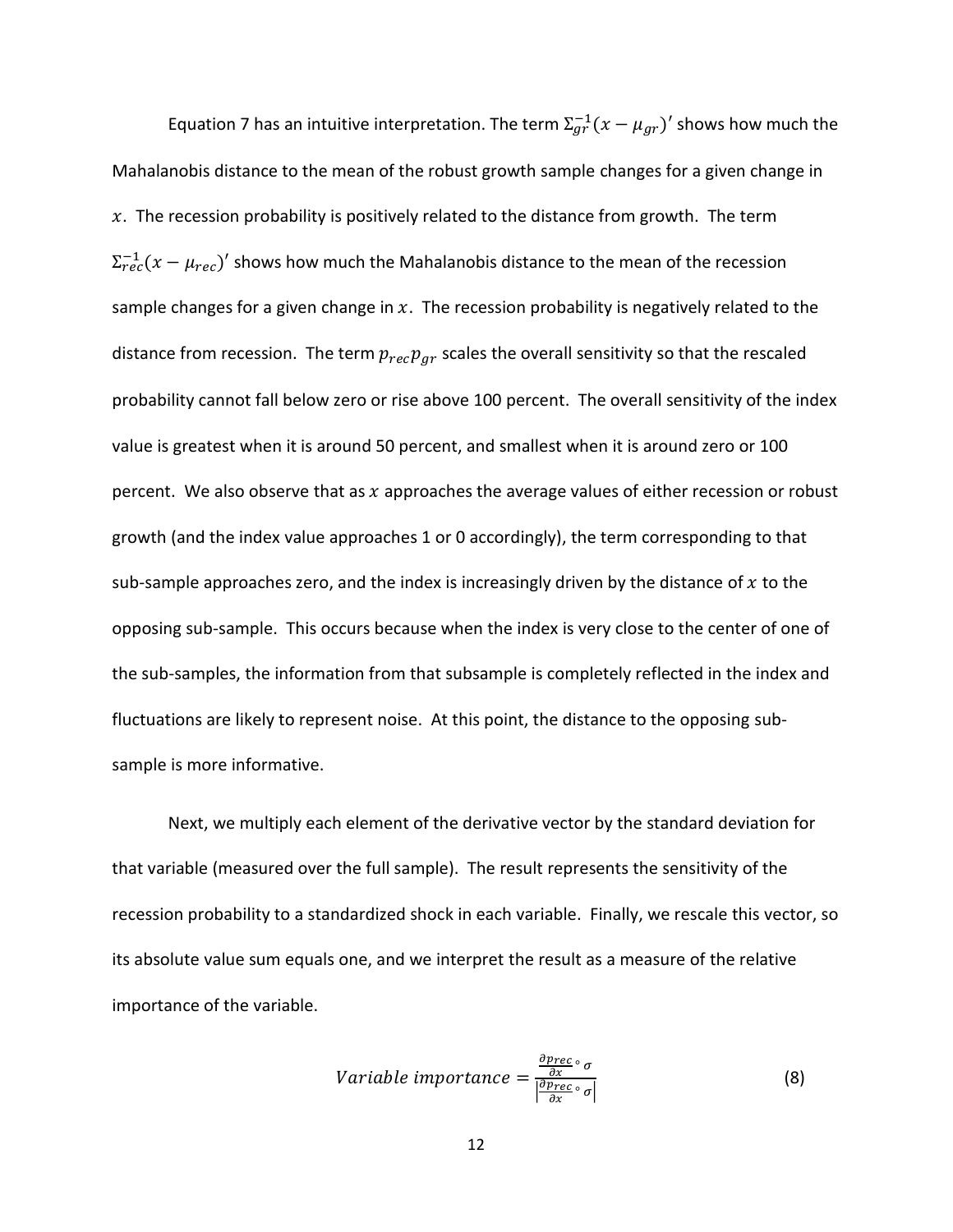In Equation 8,  $\sigma$  is a vector of the full-sample standard deviations of the variables,  $^{\circ}$ denotes the element-by-element product of two vectors that yields the same size vector result, and |∙| computes the absolute-value norm of a vector.

The time-varying importance of each variable in driving index changes is a key feature that distinguishes our methodology from more conventional regression-based approaches. It allows the index to treat data differently during different phases of the business cycle. This stands in contrast to Probit and Logit models, which are two of the most common methods used to forecast probabilities.

Both models form predictions by transforming the result of a linear model,  $\hat{y}_{linear}$  =  $\beta x$ , into a variable that falls between 0 and 1:

$$
p_{probit}(\hat{y}_{linear}) = \Phi(\hat{y}_{linear})
$$
\n(9)

$$
p_{logit}(\hat{y}_{linear}) = \frac{1}{(1 + e^{-\hat{y}_{linear})}}
$$
(10)

In Equation 9,  $\Phi(\cdot)$  is the cumulative distribution function of a standardized normal variable. Due to the nonlinearity of their final predictions, we cannot fit probit and logit models algebraically; we must determine  $\beta$  by an iterative numerical process. The point we want to stress is that relative variable importance is simply equal to  $\beta$  when applied to probit and logit models. It does not vary with  $x$ , as it does in the KKT Index.<sup>5</sup> Traditional linear regression models evaluate data points in the context of one overall distribution of data. Our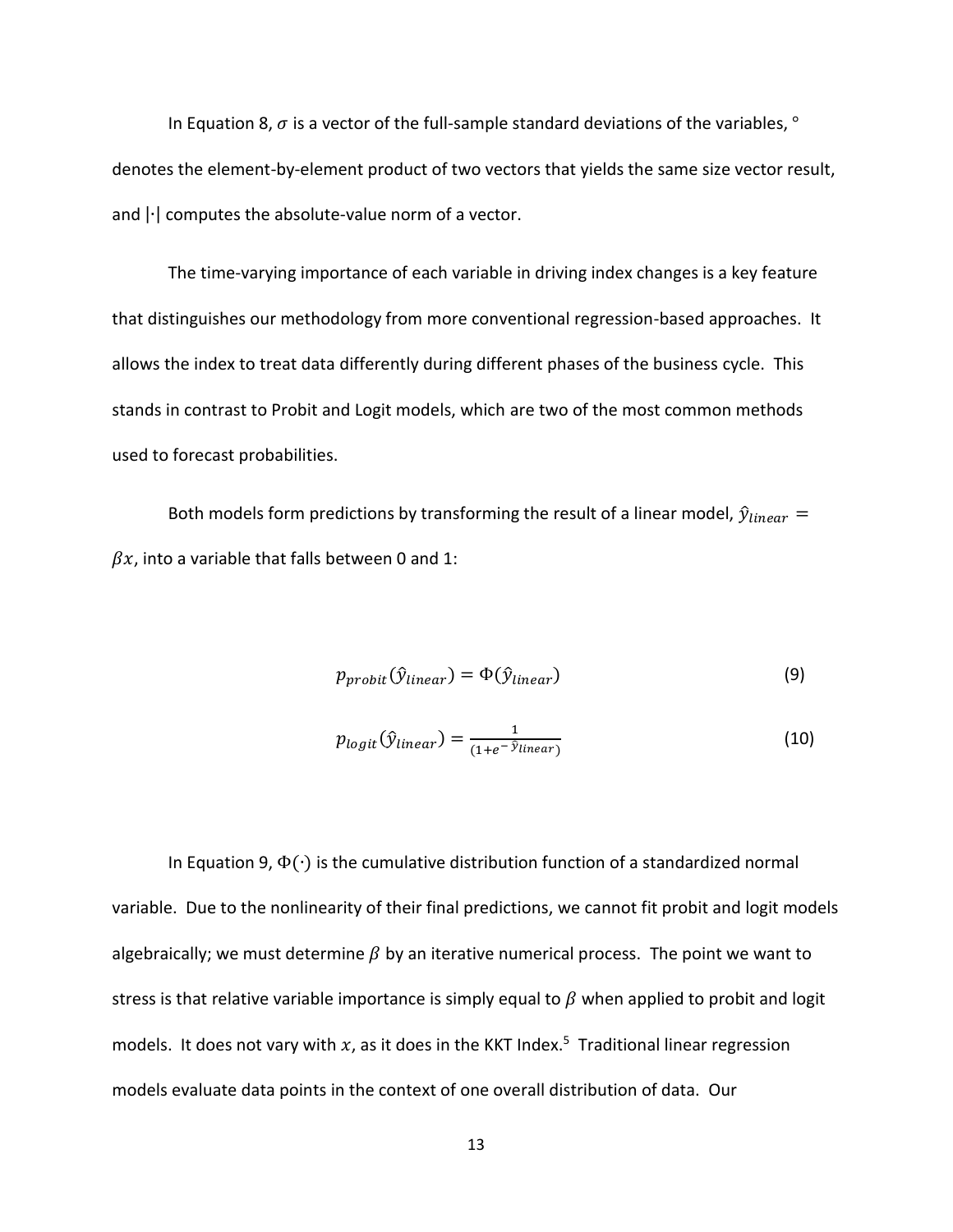methodology evaluates data points in the context of two distinct distributions, where the differences in covariance between the distributions contributes information. Our approach is related to quadratic discriminant analysis, though the latter is typically used to assign data points to classes explicitly, as opposed to measuring their relative likelihood as an index. Following this discussion, we may view the KKT Index as an extension to, or variant of, regression-based approaches. We calibrate the index to identify the business cycle conditions that prevail in each month, which is akin to using a probit or logit model to forecast (or "nowcast" as it is sometimes called) whether the economy is currently in a recession. We find that the level and trend of such an index contains useful information for predicting future conditions, and it may be applied to predict outcomes over various future horizons, as desired. It is also possible to construct an alternative index using the KKT Index methodology, but with the explicit objective of predicting recession occurrence in a defined future period rather than in the contemporaneous month. This application may be a subject for future research.

### **5 Results**

We now present evidence of the effectiveness of our index. Exhibit 2 presents a time series of the KKT Index of the Business Cycle (solid black line) from January 1956 to June 2020. This line measures how much more likely it is that the conditions at any point in time are associated with recession instead of with robust growth. The periods defined as recessions by the NBER are indicated by the shaded bars. For example, as of November 2019, the value of the KKT index was 76% (left axis), which means that considering either recession or robust growth, this set of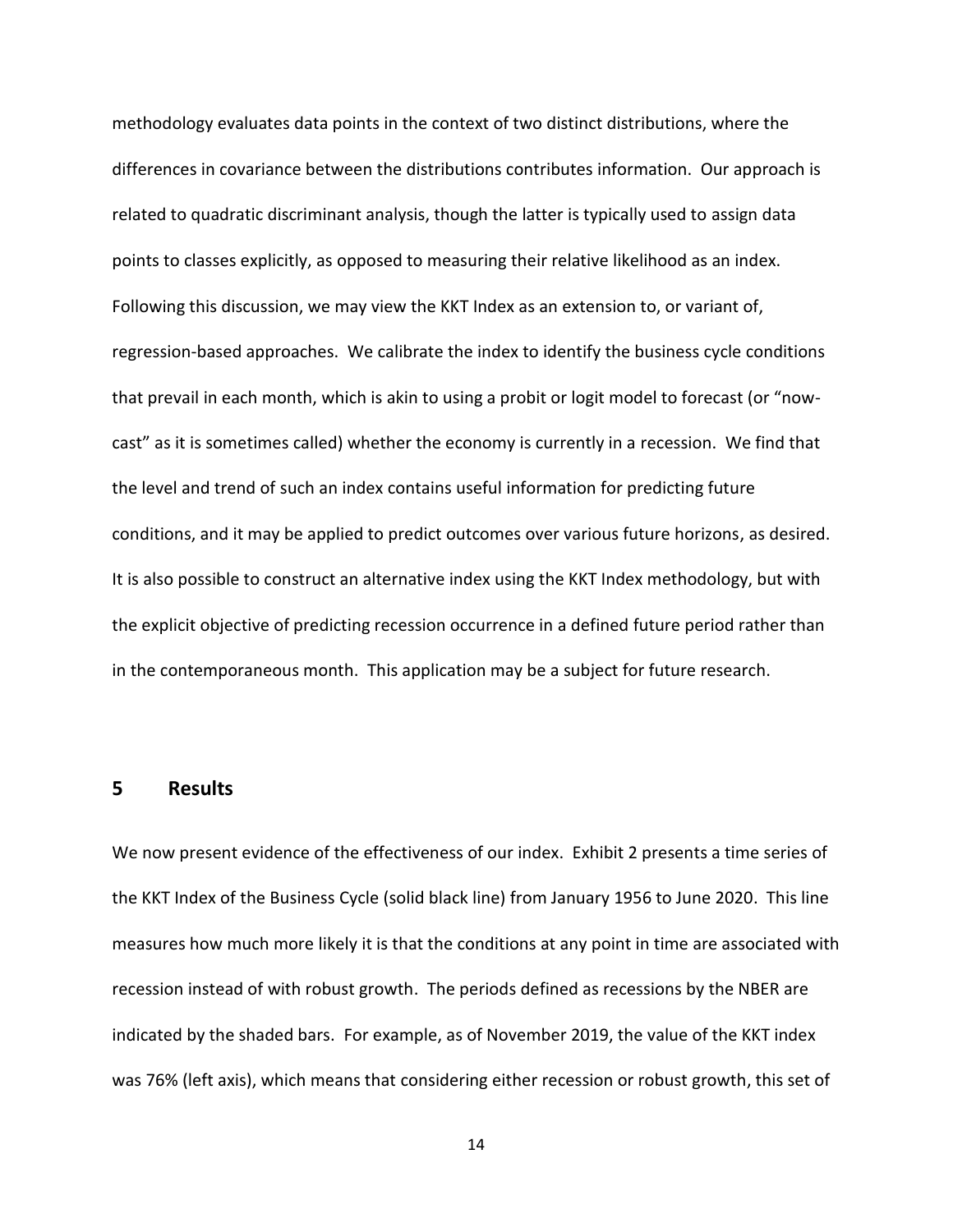conditions is more closely associated with recession 76% of the time (and with robust growth 24% of the time). Put differently, the index suggested a recession was more than three times as likely as robust growth. An index level of 76% does not necessarily mean that the economy is currently in recession. Rather, we should interpret it as an indication of the potential for the economy to enter recession in the foreseeable future. Given historical guidance, the index should be close to 100% when a recession is imminent or underway. It spiked to 93% in March 2020 amidst the COVID-19 pandemic and subsequent economic crisis, and registers at 98% as of June 2020.

The dashed line in Exhibit 2 shows the Conference Board's Coincident Economic Index. 6 This time series begins in February 1979, and its values are indicated by the right axis. A value of 0 indicates neutral economic conditions, whereas large negative values coincide with recessions (we inverted the scale to coincide with the KKT Index). It is quite apparent that the Coincident Index's values in 2020 lie far outside the range of its historical experience. The Coincident Index has risen in tandem with the six NBER recessions since 1980, but it is important to keep in mind that this result likely occurred because the Conference Board and NBER follow nearly identical procedures to define and identify recessions. The NBER defines a recession as "a period of falling economic activity spread across the economy, lasting more than a few months, normally visible in real GDP, real income, employment, industrial production, and wholesale-retail sales."<sup>7</sup> With the exception of GDP, these indicators match the four variables that make up the Conference Board's Coincident Index. By using a different set of variables that include market conditions in addition to economic growth and employment, the KKT Index provides a complimentary and differentiated view on the business cycle.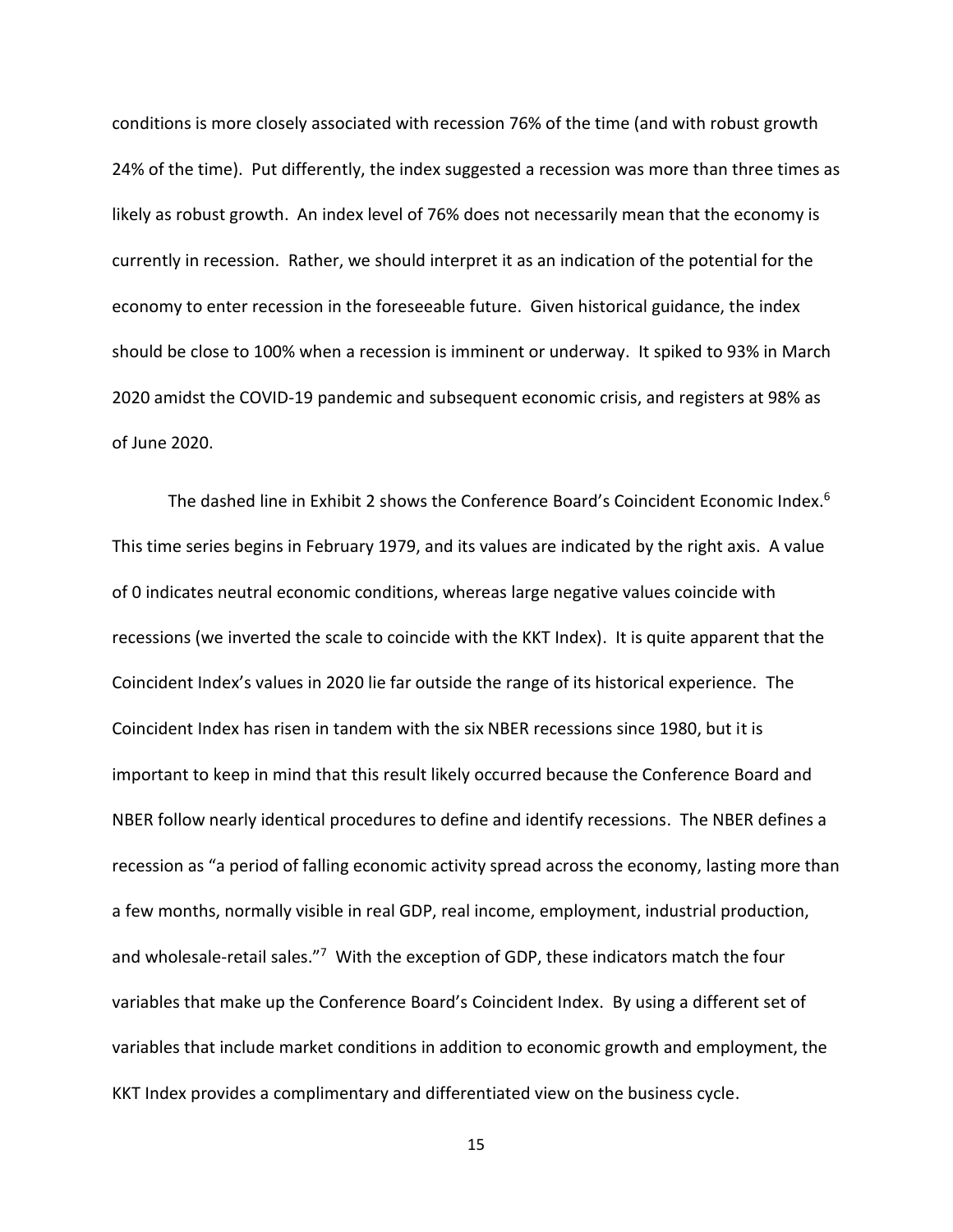

Exhibit 2: KKT Index and Conference Board Coincident Index

Exhibit 3 shows the KKT Index alongside the Conference Board's Leading Economic Index, which begins in January 1982.



Exhibit 3: KKT Index and Conference Board Leading Index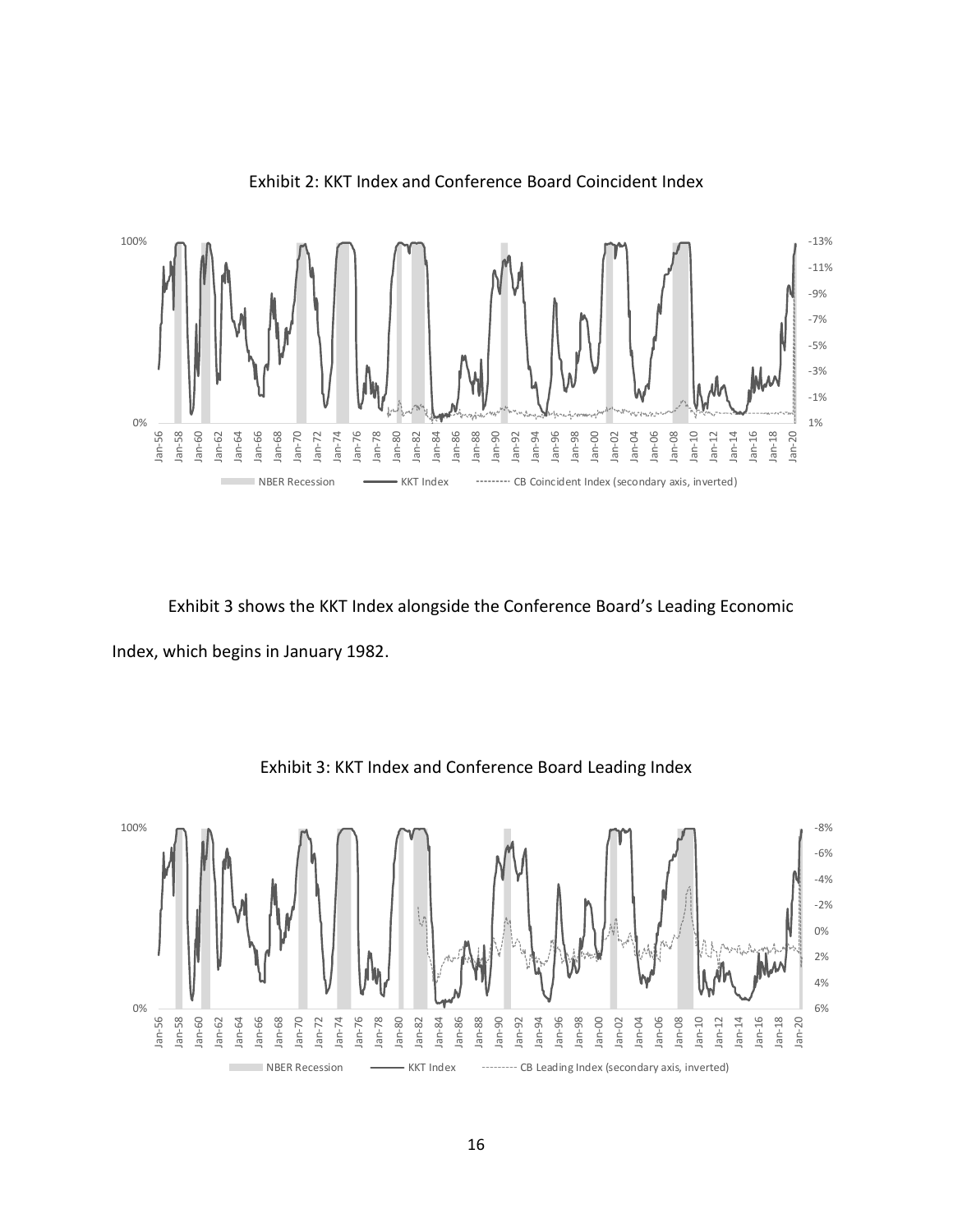Exhibit 3 indicates that the major spikes in the Conference Board's Leading Economic Index tend to coincide with recessions rather than anticipate them. The KKT Index rises leading up to every recession so that the combination of its trajectory and level provides a reliable indicator of the likelihood recession. As of late 2019, the Conference Board's Leading Index remained flat while the KKT Index increased sharply.

Exhibit 4 compares the KKT Index to the yield curve, which we define as the 10-year rate minus the Federal Funds Rate. Many pundits believe that an inverted yield curve presages the onset of recession. Exhibit 4 tends to support this relationship, though the lead time is often quite long.





We next present an event study of the KKT Index of the Business Cycle. The shaded bar in Exhibit 5 represents the events which are either recessions or periods of robust growth that occurred since 1956. The width of the bar is not relevant. These events varied in duration. The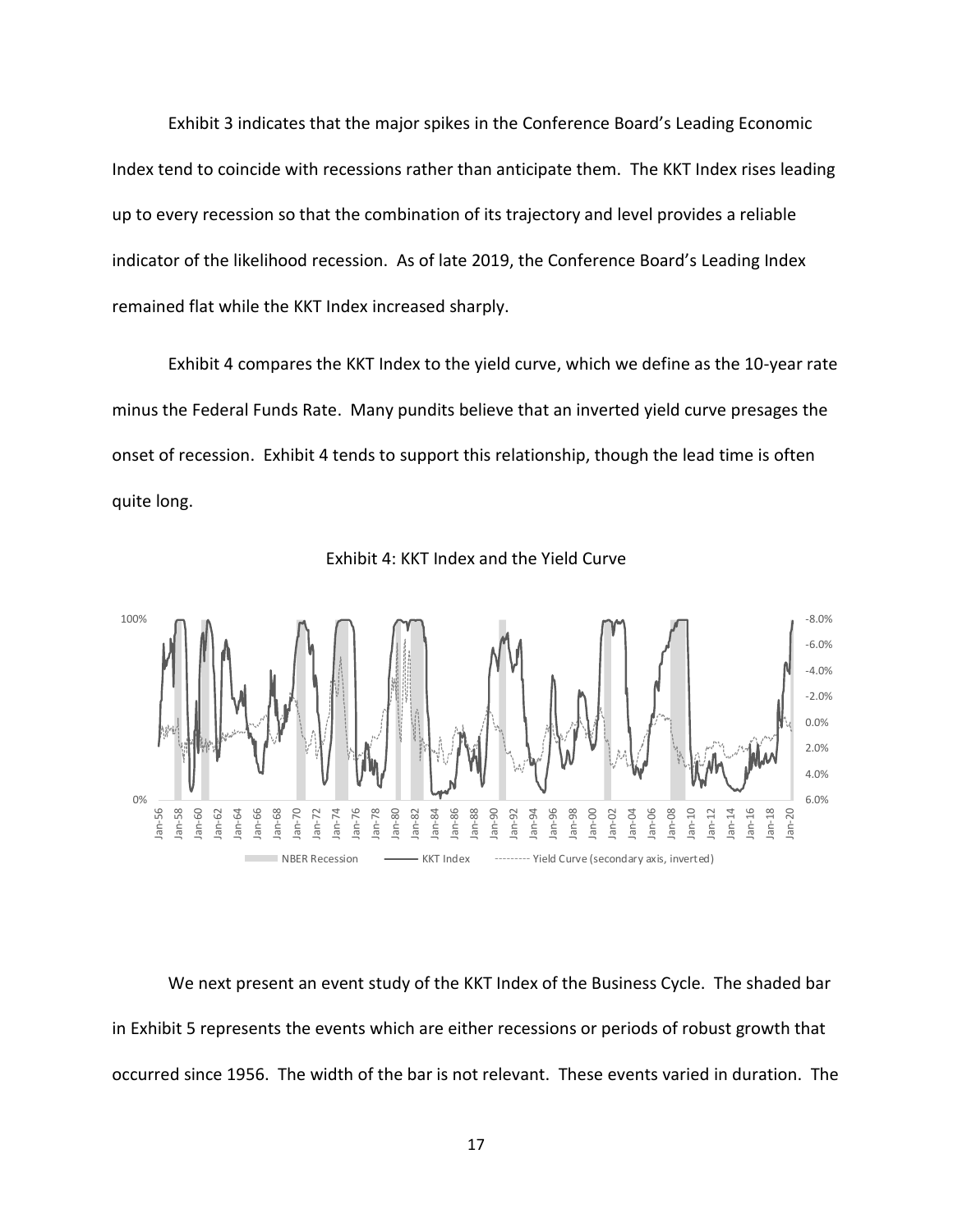left side of the bar represents the beginning of the events while the right side represents the end of the events, irrespective of their durations.



Exhibit 5: KKT Event Study

The dark line shows the level of the KKT Index leading up to, during, and following recessions. The light line shows level of the index leading up to, during, and following periods of robust growth. We define robust growth events based on annual changes in real GDP, considering revisions.<sup>8</sup> Because our index is constructed as the relative likelihood of recessions, we should expect it to be low during periods of robust growth, which it is.

Exhibit 5 reveals a stark separation in the level of the KKT Index depending on whether it is measured around recession events or robust growth events. It also reveals that extreme levels of the index tend to persist for a few months following the conclusion of the events,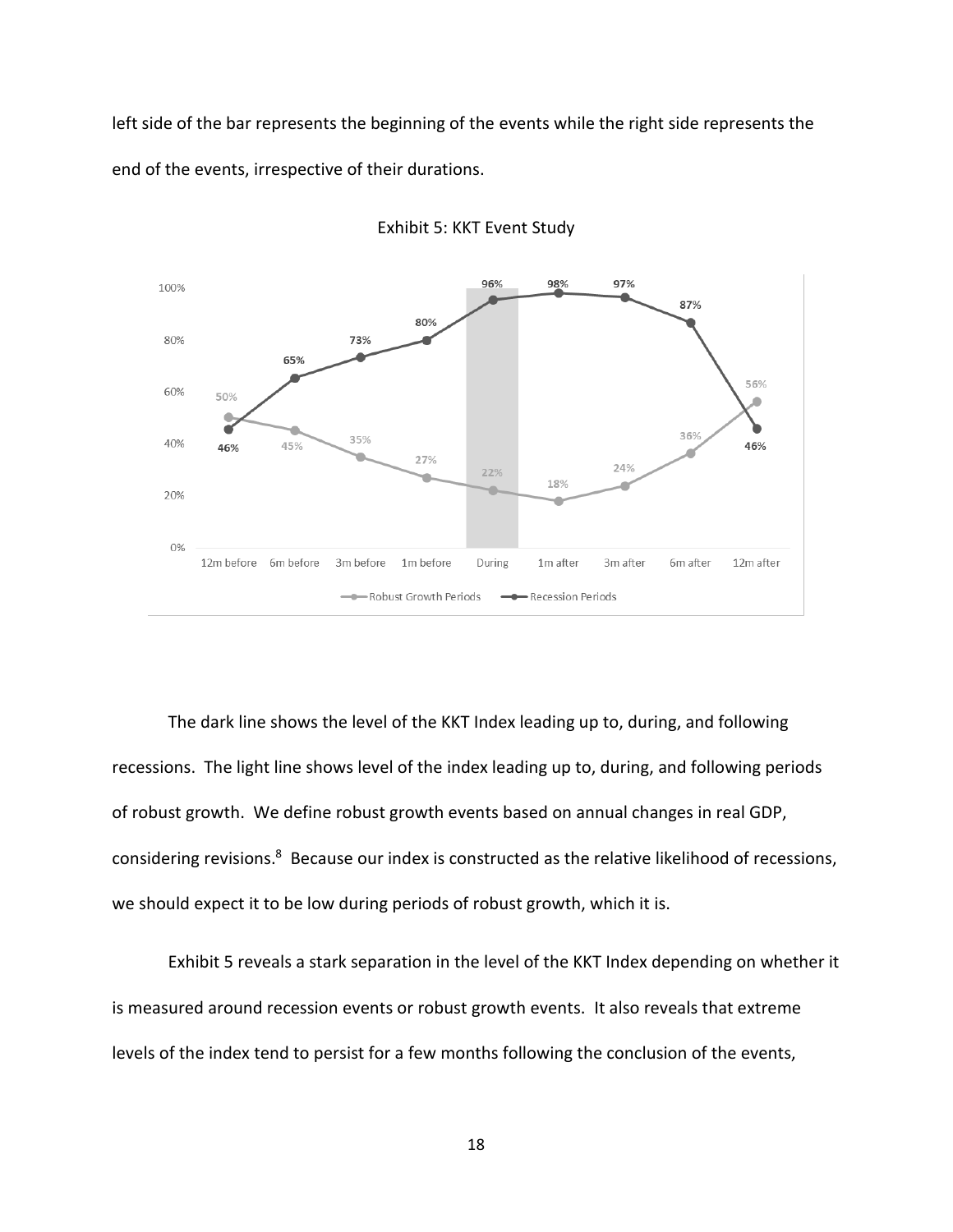which is a feature that businesspeople, policymakers, and investors should consider in their application of this index.

Exhibit 6 compares the level of the KKT Index to realizations of recessions within various time spans. We are interested in analyzing periods when the probability of recession is rising. Therefore, we require that the standardized shift of the index – defined as its current level minus its average over the past year, divided by its standard deviation over the past year – is greater than 1.

| <b>Rising and above</b> |     |     |     |     |     | Unconditional |
|-------------------------|-----|-----|-----|-----|-----|---------------|
| threshold:              | 50% | 60% | 70% | 80% | 90% | Frequency     |
| This month              | 36% | 43% | 53% | 62% | 87% | 14%           |
| Next 1m                 | 40% | 48% | 57% | 66% | 91% | 14%           |
| Next 3m                 | 47% | 55% | 64% | 73% | 96% | 16%           |
| Next 6m                 | 59% | 66% | 77% | 82% | 96% | 20%           |
| Next 12m                | 73% | 78% | 87% | 89% | 96% | 28%           |
| Next 18m                | 78% | 82% | 87% | 89% | 96% | 34%           |

Exhibit 6: KKT Index and Recession Realizations

We report the unconditional frequency of recession for the various time spans. Note the row corresponding to the realization of recessions over the subsequent six months for various levels of the index. When the index exceeded 50%, 59% of the time a recession occurred within the next six months. When it exceeded 60%, a recession occurred 66% of the time within the next six months. When the index exceeded 70% the frequency of recessions was 77%. When it exceeded 80%, recessions occurred 82% of the time. And when it exceeded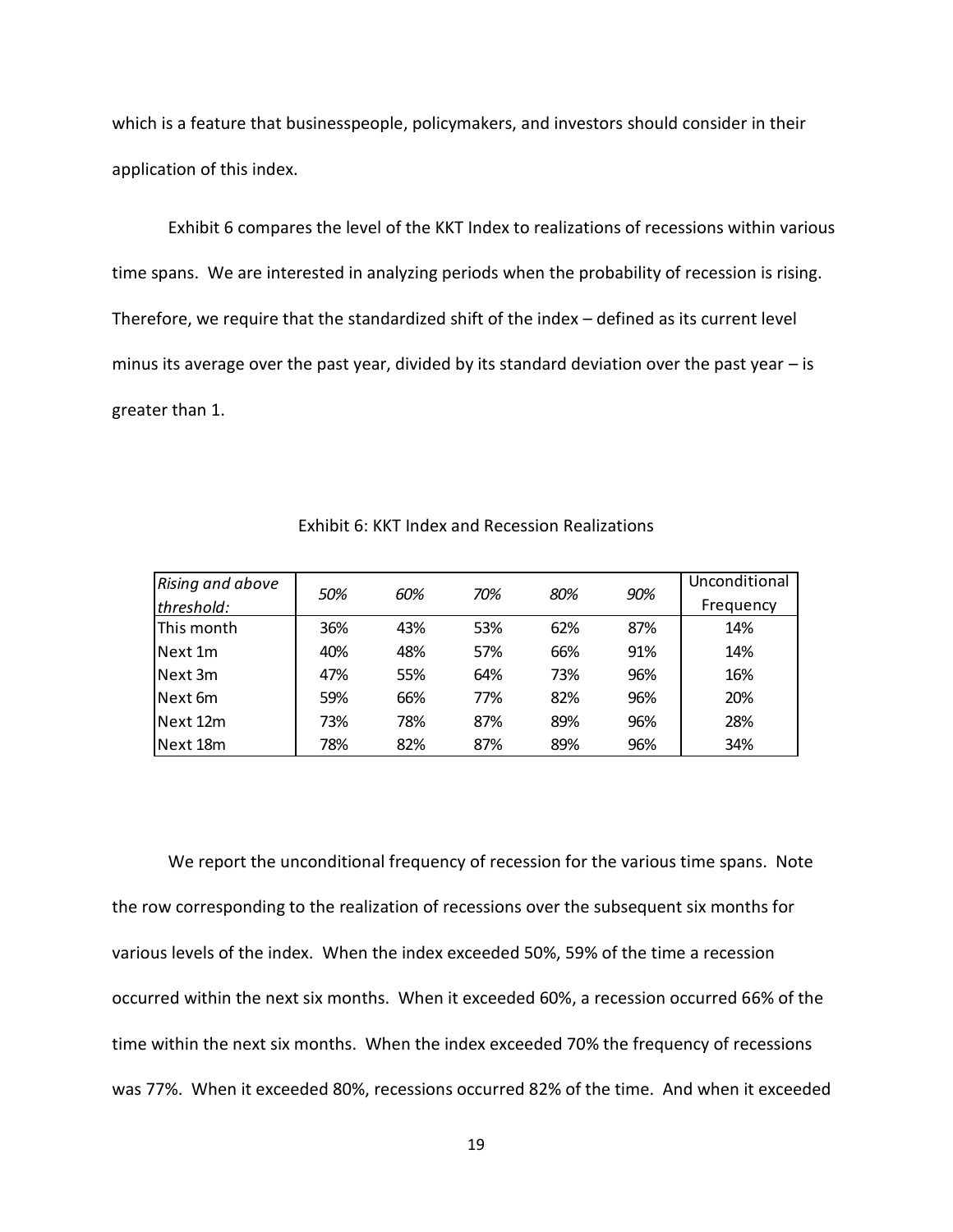90%, recessions followed 96% of the time. The correspondence between the index level and the incidence of recessions is remarkably strong; in fact, the correlation exceeds 99%. To put this in perspective, the unconditional likelihood of a recession within any six-month period is only 20%.

We next present the same analysis for the yield curve. Specifically, we show the incidence of recessions that occur over varying time spans once the yield curve becomes inverted and its one-year standardized shift is below -1. $^9$  And again we show the unconditional frequency of recession for these time spans.

| <b>Falling and below</b> | 0%  | Unconditional |  |
|--------------------------|-----|---------------|--|
| threshold:               |     | Frequency     |  |
| This month               | 10% | 14%           |  |
| Next 1m                  | 15% | 14%           |  |
| Next 3m                  | 21% | 16%           |  |
| Next 6m                  | 39% | 20%           |  |
| Next 12m                 | 60% | 28%           |  |
| Next 18m                 | 82% | 34%           |  |

Exhibit 7: Yield Curve and Recession Realizations

Exhibit 7 shows the yield curve to be a much less reliable indicator of subsequent recessions than the KKT Index, especially for short horizons. It is only informative for a horizon of 18 months, and even for that horizon, it is less reliable than the KKT Index.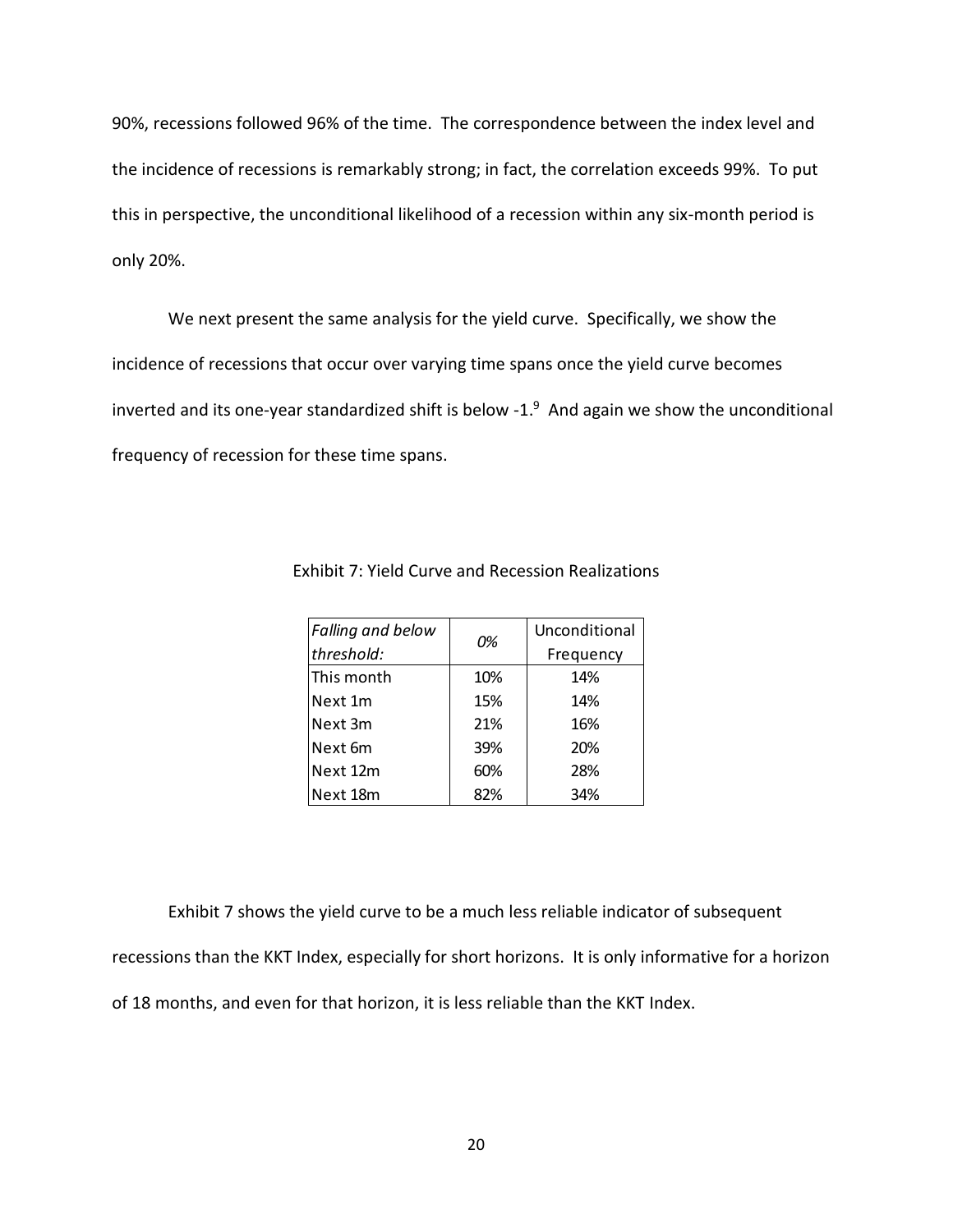Next, we present more intricate tests of the efficacy of the KKT Index. We apply a framework known as "receiver operating characteristic" (ROC) curves. This approach evaluates the tradeoff between erroneously predicting (false positives or type I errors) and failing to predict (false negatives or type II errors) the occurrences of recession. It evaluates this tradeoff for the full range of possible thresholds that may be set for an indicator, because effectiveness may vary with the threshold, and it is not necessarily clear in advance what threshold to use. By varying the threshold, an indicator's false positive rate may be improved but only at the expense of its false negative rate, and vice versa. The most effective models will present more favorable opportunities to jointly minimize both types of errors.

It is possible to apply many different methodologies and data inputs to the task of predicting recessions. We do not attempt to evaluate our index directly against every other proposed measure, as the permutations of methodologies and data are simply too numerous.<sup>10</sup> Indeed, we welcome and encourage future research applying our methodology to other data such as credit spreads and other asset prices.<sup>11</sup> Instead, we focus our attention on two specific comparisons that are related to the benefits of our approach. First, we compare the KKT Index to an index derived from a logit model using the same inputs.<sup>12</sup> This test reflects the advantage of accounting for distinct covariances in the recession and growth sub-samples, versus accounting only for the full-sample covariances of the variables. Second, we compare the KKT Index to the Conference Board's Leading Economic Index, which is among the most widelyfollowed recession indicators. This test reflects the advantage of combining data with the Mahalanobis distance compared using a weighted average. It also reflects differences in input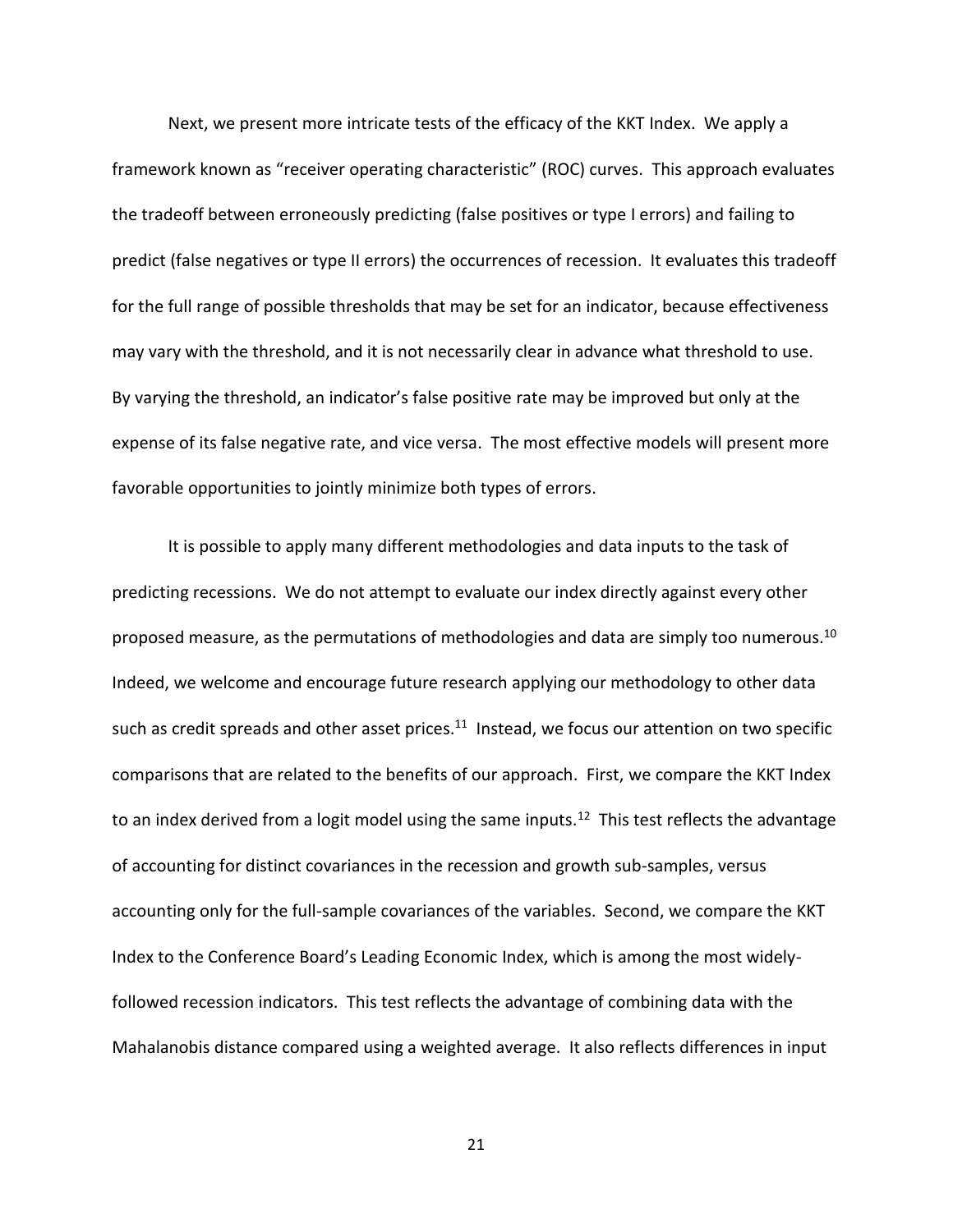variables. All tests are out-of-sample and pertain to the occurrence of recession in the 12 months following a signal.

Exhibit 8 shows both comparisons over the common historical sample available in each case. The KKT Index achieves a tradeoff similar to logit for extreme thresholds (left panel), but it achieves a superior tradeoff in the middle of the curve. Compared to the Conference Board's Leading Economic Index since 1982, the KKT Index performs slightly worse when it is calibrated to predict cautiously, but it performs better for moderate and aggressive prediction thresholds. It is important to note that these tests may be overly simplistic because they only account for the level of each index and not whether it is increasing or decreasing. Conditioning on the index trend generally improves prediction accuracy, but it leads to more variants of these tests than we have space to present in this paper.



Exhibit 8: False Positive and False Negative Rates for Recession Occurrence in Next 12 Months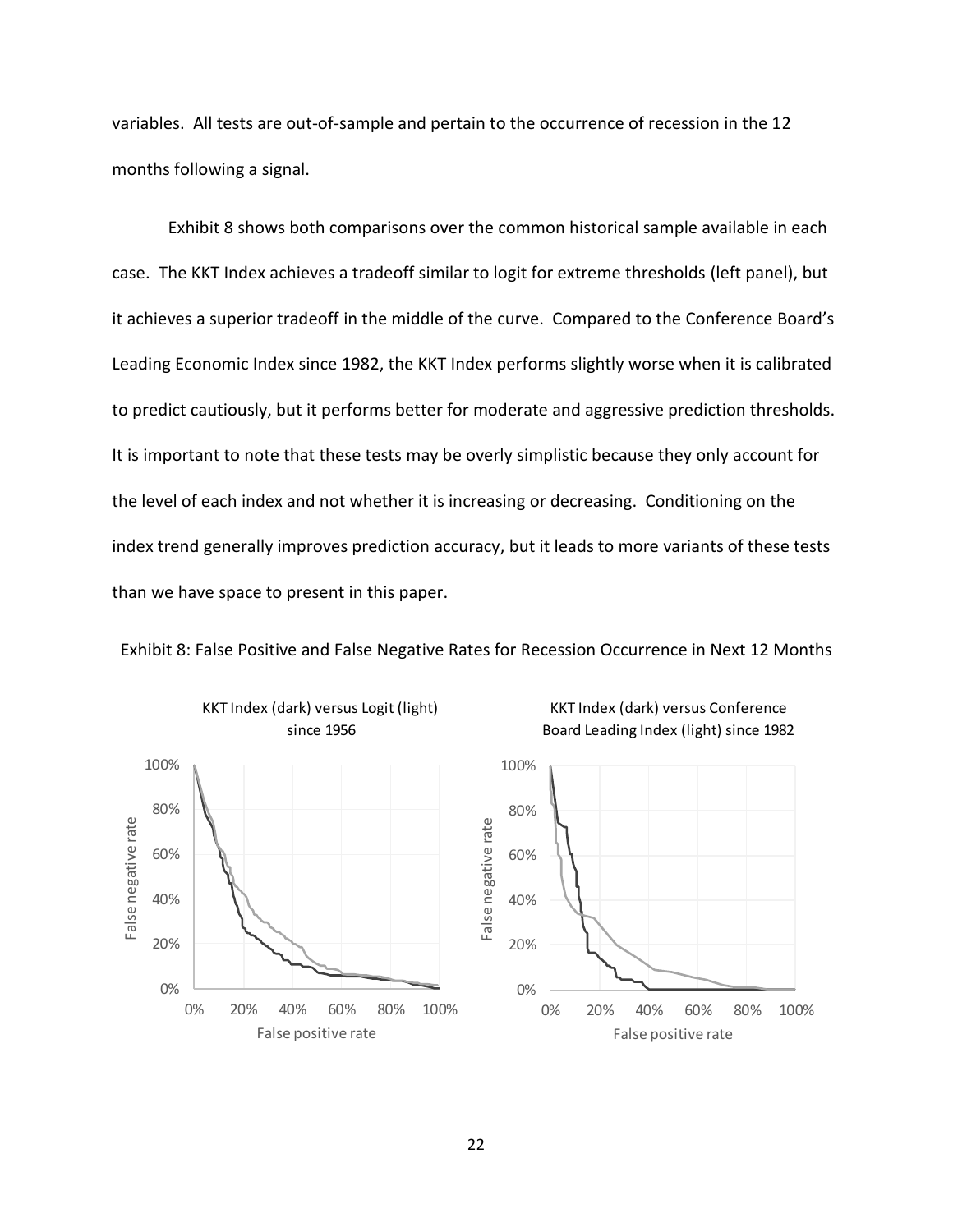Exhibit 9 shows the relative importance of each variable through time. While all four variables play an important role overall, they are not all equally important at a given point in time. It appears that the yield curve and stock market are generally more important in the early stages of a recessionary episode, while industrial production and payrolls are more important in determining the depth of a recession and its subsequent recovery. We also observe interesting shifts across decades, as the yield curve and stock market have become relatively more influential after 2000, and industrial production has become less important. This methodology provides an intuitive yet statistically rigorous way to interpret the KKT Index. It may also be applied to evaluate the variables' relevance to current conditions.



Exhibit 9: Relative Importance of Variables Through Time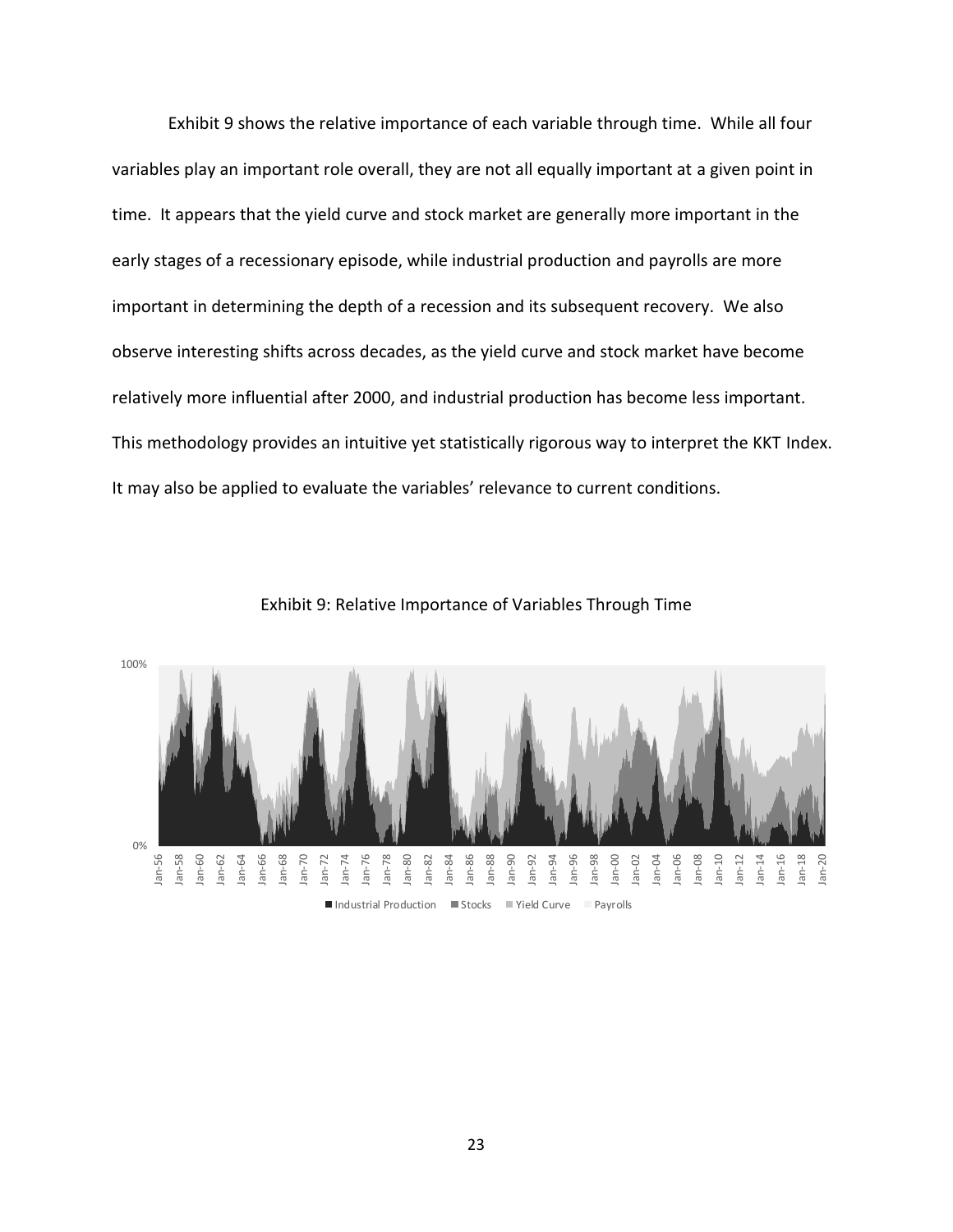#### **6 Conclusion**

We apply the Mahalanobis distance to construct a new index of the business cycle. Specifically, we measure the statistical similarity of economic conditions each month to economic conditions that prevailed during prior periods of recession and robust growth. We then construct the index as the likelihood of recession relative to the likelihood of robust growth.

Unlike other approaches for forecasting the business cycle, which either rely on a simple aggregation of economic variables or use regression models, our approach distinguishes between the standard deviations and correlations of the economic variables that prevailed during recessions from those that prevailed during periods of growth. This separation allows the weights that our approach places on the inputs to vary with prevailing economic conditions. Our approach also allows us to measure changes in the relative importance of the economic variables, which yields valuable intuition about the dynamics of the business cycle.

We show that our index compares favorably to other commonly used measures of the business cycle, including the Conference Board Indexes, the yield curve, and results generated by logit models. Finally, we produce results showing the time varying importance of the economic variables that we use to construct our index, and we summarize key insights about the dynamics of the business cycle.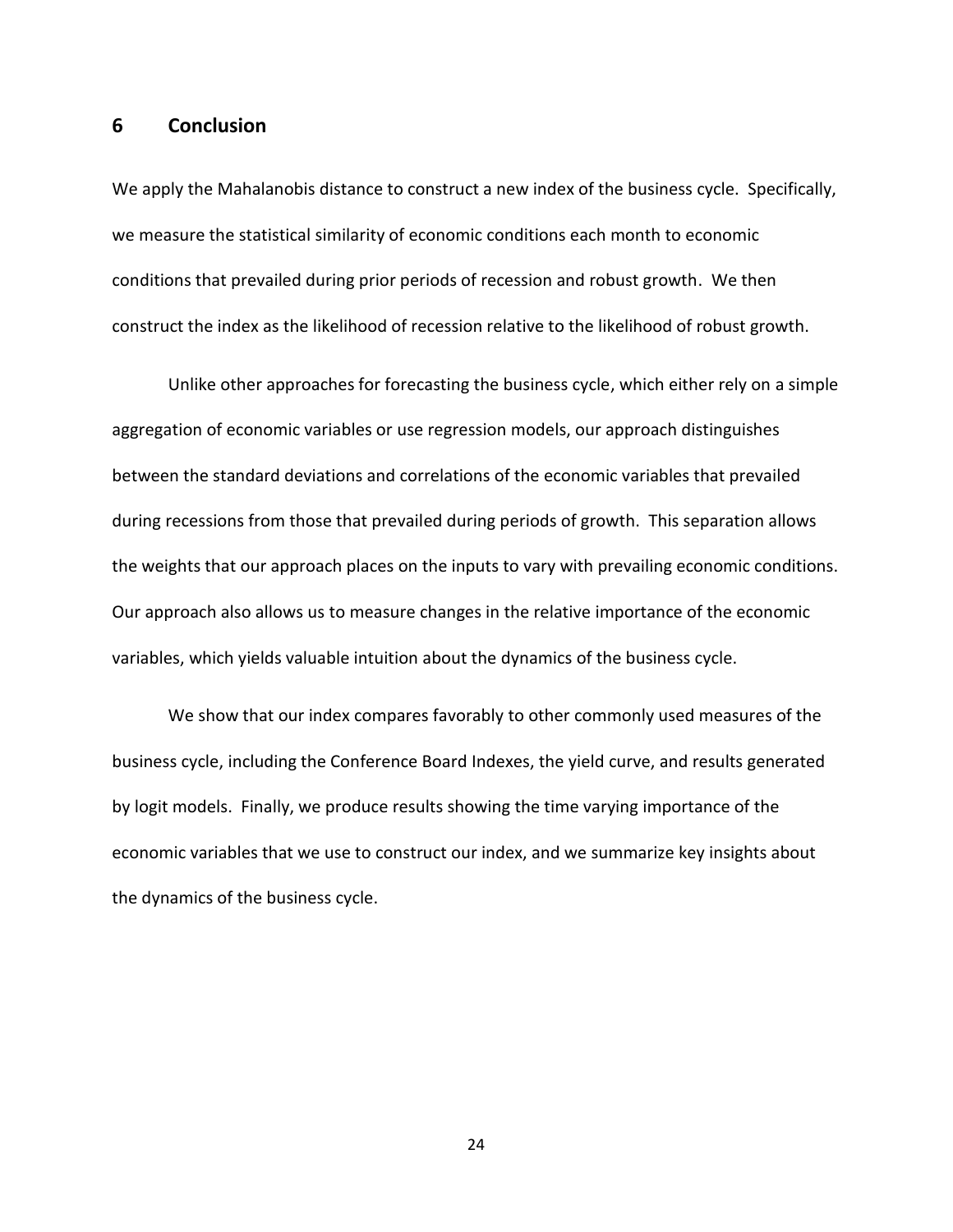# **Appendix A NBER Methodology**

The National Bureau of Economic Research's (NBER's) Business Cycle Dating Committee was created in 1978 (though the NBER has been publishing business cycle dates since 1929). It consists of eight (or so) members. On its website and in the most recent statement following a recession, released in September 2010, the committee defines a recession as "a period of falling economic activity spread across the economy, lasting more than a few months, normally visible in real GDP, real income, employment, industrial production, and wholesale-retail sales. $"^{13}$  (As a side note, it is important to acknowledge that the four indicators, other than GDP, map very closely to the four indicators used in the Conference Board's Coincident Economic Index, which we review in Appendix B.)

The September 2010 report also explains that: "The trough marks the end of the declining phase and the start of the rising phase of the business cycle. Economic activity is typically below normal in the early stages of an expansion, and it sometimes remains so well into the expansion."<sup>14</sup> The NBER's website ([https://www.nber.org/cycles/recessions.html,](https://www.nber.org/cycles/recessions.html) accessed December 2019) provides further detail:

The NBER's Business Cycle Dating Committee maintains a chronology of the U.S. business cycle. The chronology comprises alternating dates of peaks and troughs in economic activity. A recession is a period between a peak and a trough, and an expansion is a period between a trough and a peak. During a recession, a significant decline in economic activity spreads across the economy and can last from a few months to more than a year. Similarly, during an expansion, economic activity rises substantially, spreads across the economy, and usually lasts for several years.

In both recessions and expansions, brief reversals in economic activity may occur – a recession may include a short period of expansion followed by further decline; an expansion may include a short period of contraction followed by further growth.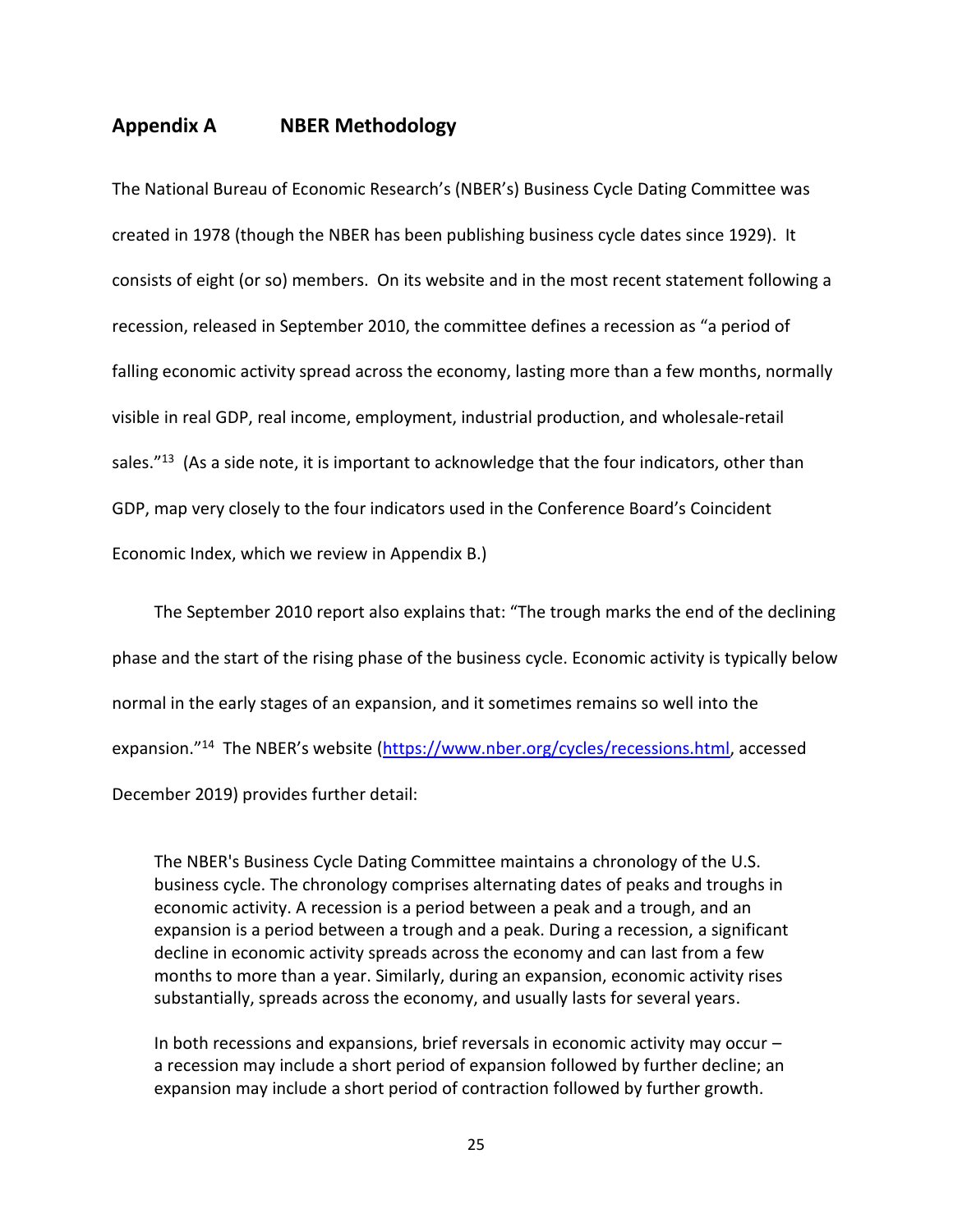The Committee applies its judgment based on the above definitions of recessions and expansions and has no fixed rule to determine whether a contraction is only a short interruption of an expansion, or an expansion is only a short interruption of a contraction. The most recent example of such a judgment that was less than obvious was in 1980-1982, when the Committee determined that the contraction that began in 1981 was not a continuation of the one that began in 1980, but rather a separate full recession.

The Committee does not have a fixed definition of economic activity. It examines and compares the behavior of various measures of broad activity: real GDP measured on the product and income sides, economy-wide employment, and real income. The Committee also may consider indicators that do not cover the entire economy, such as real sales and the Federal Reserve's index of industrial production (IP). The Committee's use of these indicators in conjunction with the broad measures recognizes the issue of double-counting of sectors included in both those indicators and the broad measures. Still, a well-defined peak or trough in real sales or IP might help to determine the overall peak or trough dates, particularly if the economy-wide indicators are in conflict or do not have well-defined peaks or troughs.

> *National Bureau of Economic Research (https://www.nber.org/cycles/recessions.html)*

# **Appendix B Conference Board Index Methodology**

The Conference Board publishes monthly business cycle Indicators, including composite indexes

for leading, coincident, and lagging economic activity. Their Business Cycle Indicators

Handbook describes the design and historical evolution of the indexes as follows:

… In 1961, under the direction of Julius Shiskin at the Bureau of the Census, the U.S. Government began publication of a monthly report, Business Cycle Developments (BCD). This work was undertaken in cooperation with the NBER and the President's Council of Economic Advisers and made extensive use of time-series charts of NBER indicators (80 U.S. series and indexes of industrial production for seven major trading partners). In 1968, the report was renamed Business Conditions Digest, and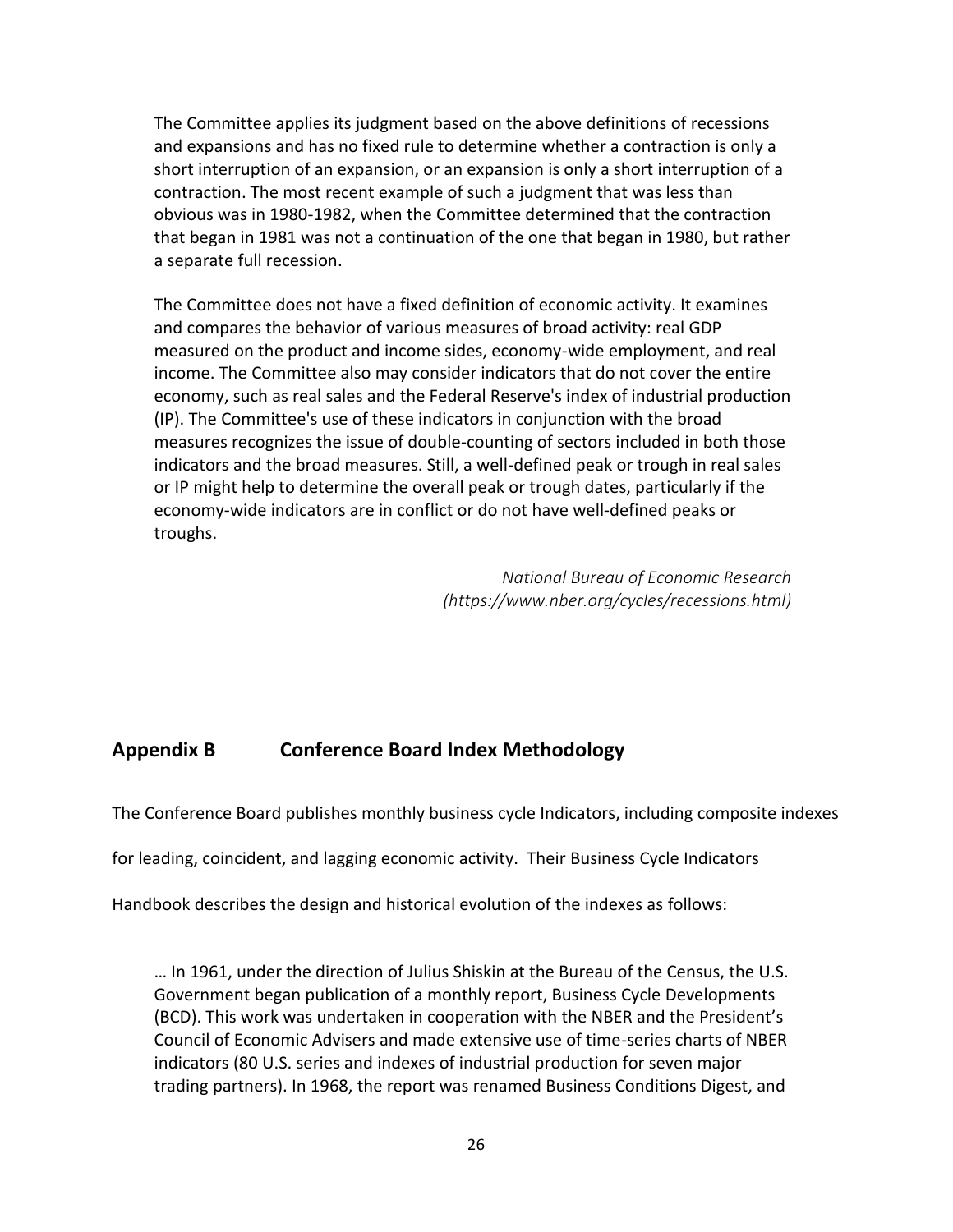in 1972 the indicators were shifted to another Commerce Department agency, the Bureau of Economic Analysis… (p. 9)

… In 1995, the BEA […] transferred its program of research and production of business cycle indicators to The Conference Board… (p. 10)

… Wesley C. Mitchell and Arthur F. Burns originated the indicator approach that made extensive use of business cycle indicators in the mid-1930s at the NBER… Over subsequent decades, the approach was developed and refined, mostly at the NBER under the leadership of Geoffrey H. Moore… (p. 13)

… Clearly, the peaks and troughs in the coincident index line up closely with the official peak and trough dates from the NBER. The largest deviation is the three months at the 1960 peak. Eight of the last 13 turning points match exactly, and all turning points in the coincident index correspond to either the beginning or end of a recession… (p. 14)

*"Business Cycle Indicators Handbook." 2000. The Conference Board.*

The Conference Board's Dec 19, 2019 release of U.S. Business Cycle Indicators explains that "The leading, coincident, and lagging economic indexes are essentially composite averages of several individual leading, coincident, or lagging indicators." <sup>15</sup> Each input is weighted by a standardization factor which essentially normalizes for the standard deviation of that series. The standardization factors are scaled to sum to 1. The Coincident Economic Index includes four variables: (1) employees on nonagricultural payrolls, (2) personal income less transfer payments, (3) industrial production, and (4) manufacturing and trade sales. The Leading Economic Index comprises ten different variables, including stock prices and the interest rate spread on 10-year Treasury bonds versus the Federal Funds Rate, both of which correspond to variables we use in our index.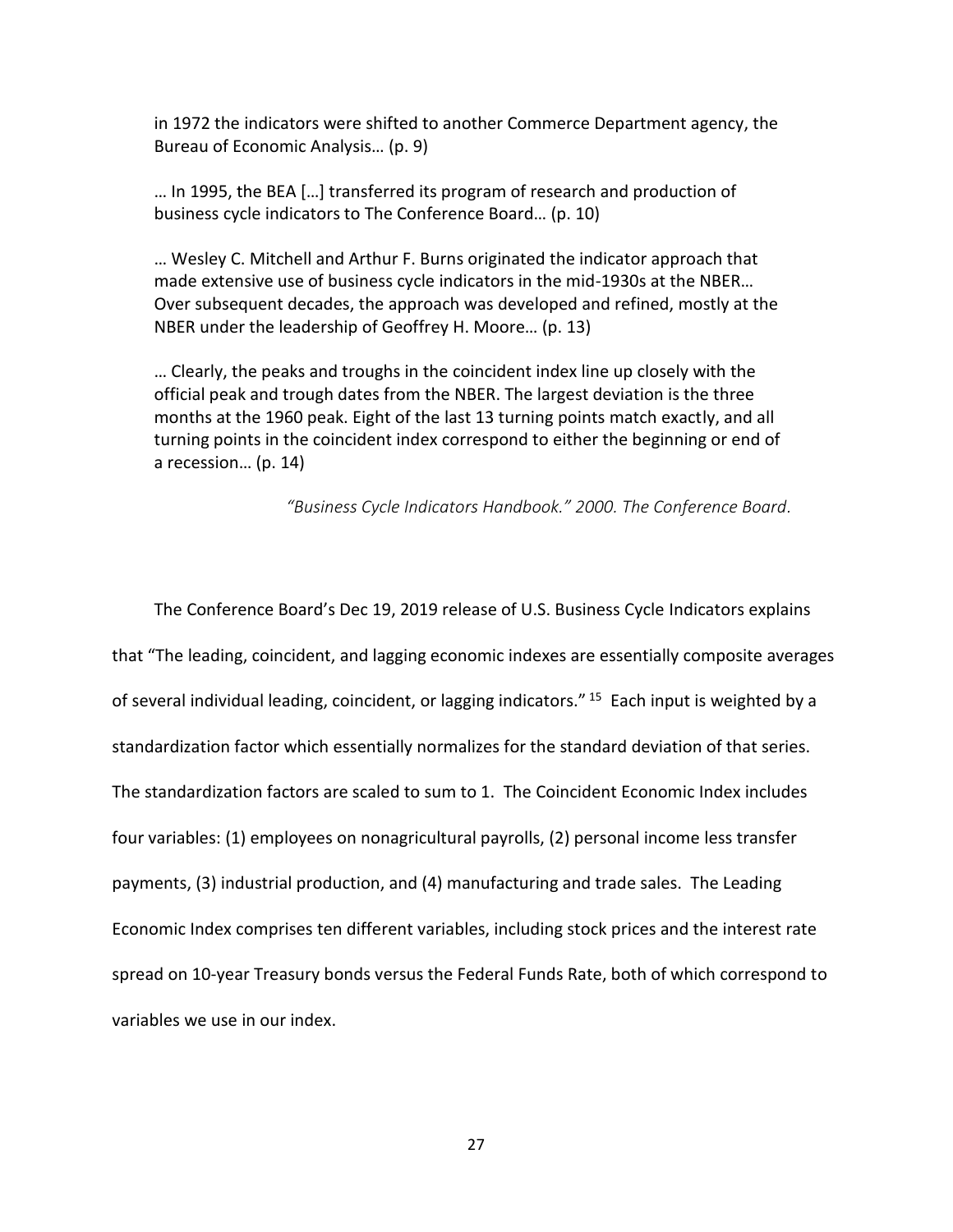# **Notes**

We thank Yaonan Zhang and an anonymous reviewer for helpful comments and assistance.

This material is for informational purposes only. The views expressed in this material are the views of the authors, are provided "as-is" at the time of first publication, are not intended for distribution to any person or entity in any jurisdiction where such distribution or use would be contrary to applicable law, and are not an offer or solicitation to buy or sell securities or any product. The views expressed do not necessarily represent the views of Windham Capital Management, State Street Global Markets®, or State Street Corporation® and its affiliates.

# **References**

Brereton, R. G. 2015. "The Mahalanobis distance and its relationship to principal component scores." Journal of Chemometrics, January 9, 2015. https://onlinelibrary.wiley.com/doi/pdf/10.1002/cem.2692

Chow, G., E. Jacquier, M. Kritzman, and K. Lowry. 1999. "Optimal Portfolios in Good Times and Bad." Financial Analysts Journal, vol. 55, no. 3: 65-71 (May/June).

Estrella, A. and G. A. Hardouvelis. 1991. "The Term Structure as a Predictor of Real Economic Activity." Journal of Finance vol. 46, no. 2: 555–76.

Estrella, A. and F. S. Mishkin. 1998. "Predicting U.S. Recessions: Financial Variables as Leading Indicators." Review of Economics and Statistics, vol. 80, no. 1: 45–61.

Gilchrist, S. and E. Zakrajsek. 2012. "Credit Spreads and Business Cycle Fluctuations," American Economic Review, vol. 102: 1692–720 (June).

Gilchrist, S., V. Yankov, and E. Zakrajšek. 2009. "Credit Market Shocks and Economic Fluctuations: Evidence from Corporate Bond and Stock Markets." Journal of Monetary Economics, vol. 56, no. 4: 471–93.

Lin, R., E. Khalastchi, and G. Kaminka. 2010. "Detecting Anomalies in Unmanned Vehicles Using the Mahalanobis Distance." The Maverick Group, Computer Science Department, Bar-Ilan University, Ramat-Gan, Israel 52900.

Mahalanobis, P. C. 1927. "Analysis of Race-Mixture in Bengal." *Journal of the Asiatic Society of Bengal*, vol. 23: 301-333.

Mahalanobis, P. C. 1936. "On the Generalised Distance in Statistics." *Proceedings of the National Institute of Sciences of India*, vol. 2, no. 1: 49-55.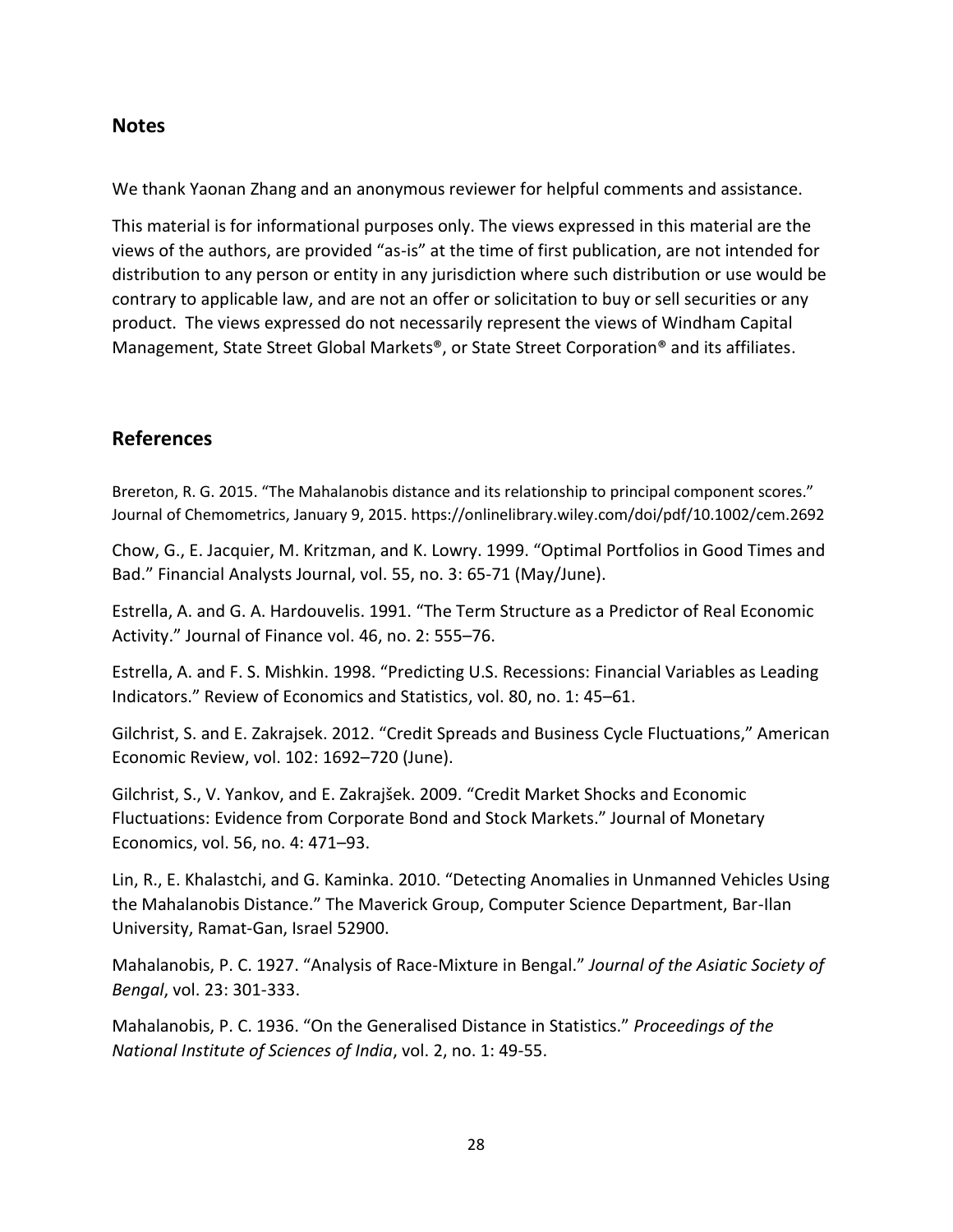Nasief, H., I. Rosado-Mendez, J. Zagzebski, and T. Hall. 2019. "A Quantitative Ultrasound-Based Multi-Parameter Classifier for Breast Masses," Ultrasound in Medicine & Biology, vol. 45, no. 7: 1603-1616 (July).

Pike, T. and F. Vazquez-Grande. 2019. "Out-of-Sample Performance of Recession Probability Models." FEDS Notes No. 2019-12-13-1.

Stock, J. H., and M. W. Watson. 2003. "Forecasting Output and Inflation: The Role of Asset Prices." Journal of Economic Literature, vol. 41, no. 3: 788–829.

Su, C. and S. Li. "A MD Based Classifier for Diagnosing Diseases. 2002 "Journal of Chinese Institute of Industrial Engineers, vol. 19, no. 5: 41-47 (September).

Wang, P., C. Su, K. Chen, and N. Chen. 2011. "The Application of Rough Set and Mahalanobis Distance to Enhance the Quality of OSA Diagnosis." Expert Systems with Applications, vol. 38, no. 6: 7828-7836 (June).

 $\overline{\phantom{a}}$ 

<sup>&</sup>lt;sup>1</sup> See Mahalanobis (1927) and Mahalanobis (1936).

<sup>&</sup>lt;sup>2</sup> For further description and interpretation of the Mahalanobis distance including its relationship to principal components, see for example Brereton (2015).

 $3$  Industrial Production is the one-year percentage change in the monthly Industrial Production Index which is available from the Archival Federal Reserve Economic Data (ALFRED) repository maintained by the Federal Reserve Bank of Saint Louis starting in January 1920 (code: INDPRO). Prior to 1920 we use the Index of Industrial Production and Trade for the United States from ALFRED (code M1204BUSM363SNBR) as a proxy for Industrial Production. Nonfarm Payrolls is the rolling one-year percentage change in monthly Nonfarm Payrolls which is available from ALFRED starting in January 1940 (code: PAYEMS). Prior to 1940 we use the Index of Factory Payrolls for the state of New York from ALFRED (code M08G8AUS000NYM335NNBR) as a proxy for Nonfarm Payrolls. We scale down the standard deviation of the one-year changes in New York payrolls to adjust for the higher volatility of this series relative to nonfarm payrolls for the United States; the two series are 99% correlated during the period for which overlapping data is available. The return of the stock market is the rolling one-year price return of the S&P 500 Composite Index which is available monthly on Robert Shiller's website from 1871 to present and can also be replicated using data from Datastream. The slope of the yield curve is measured as the average difference between the ten-year U.S. treasury yield (code: USTRCN10) and the U.S. Federal Funds Rate (code: USFDFUND) over the preceding 12 months which is sourced from Datastream and captured on the 15th day of the prior month. Prior to November 1964, we use the difference between the ten-year U.S. Treasury yield and the annual risk-free rate, both available on Ken French's website, as a proxy for the yield curve. Prior to 1926 we use the difference between the ten-year U.S. Treasury yield (available on Robert Shiller's website) and the Federal Reserve Bank of New York discount rate (available on the NBER website) as a proxy for the yield curve. Finally, NBER recessions are identified by NBER and are available at a monthly frequency from ALFRED. For both Nonfarm Payrolls and Industrial Production data, we select all available vintages from ALFRED so we are able to identify the data that was actually available at each point in time, prior to any future revisions. Not all vintages are available prior to 1956, hence we treat the pre-1956 period as "in sample" to the extent that the data includes the benefit of subsequent revisions; our out-of-sample analysis begins in January 1956.

<sup>4</sup> We winsorize the vector of current observations, x, to prevent extreme outliers from distorting the results. Specifically, if any of the four variables are more than three growth standard deviations above the growth mean, we reset them to this level; if any of the variables are less than three recession standard deviations below the